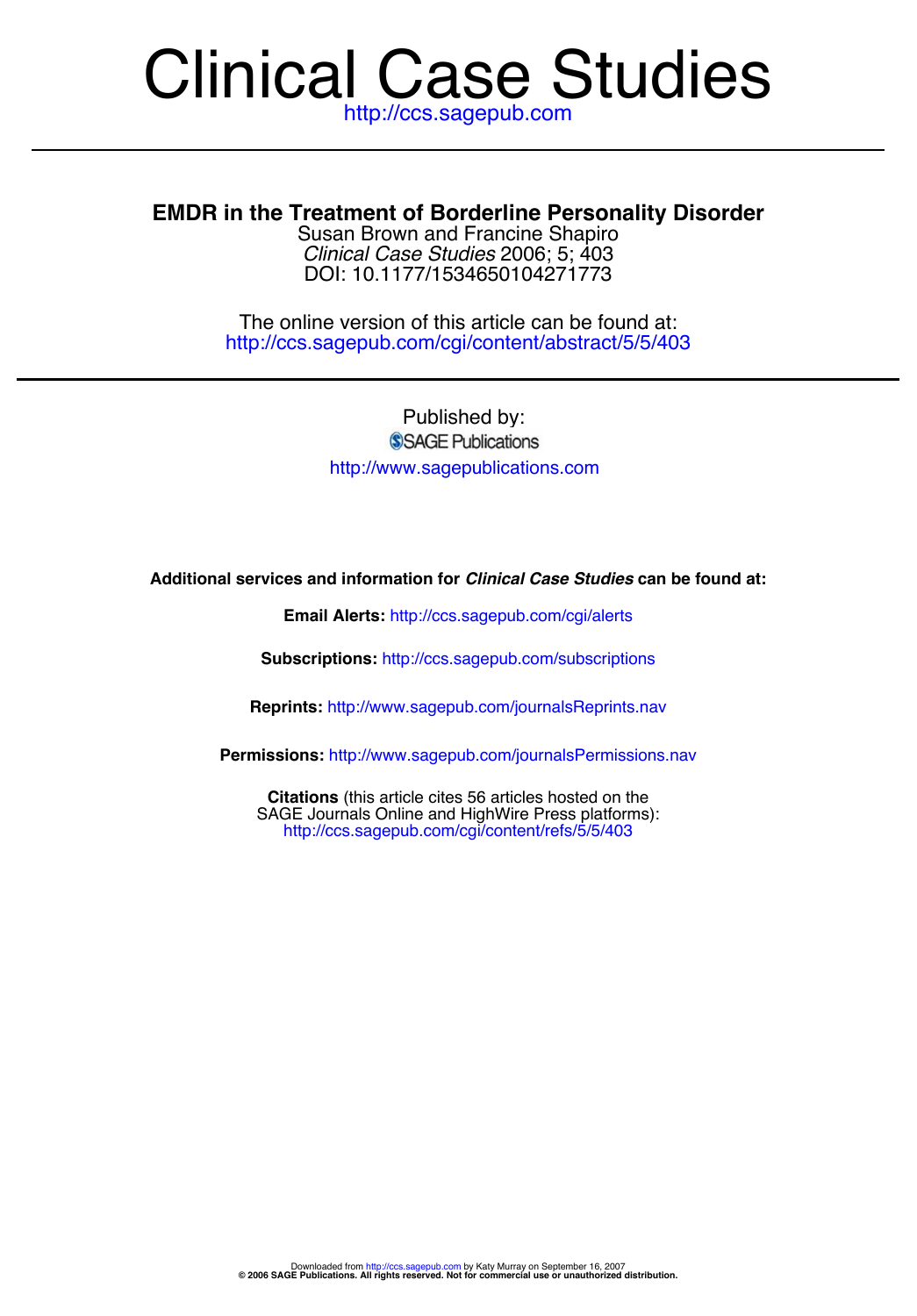## **EMDR in the Treatment of Borderline Personality Disorder**

**SUSAN BROWN** Lifeforce Services, La Mesa, California

**FRANCINE SHAPIRO** Mental Research Institute, Palo Alto, California

**Abstract:** Individuals diagnosed with borderline personality disorder (BPD) usually experience significant impairment in their ability to function. Impulsivity, affect instability, interpersonal difficulties, and identity problems are hallmark features of this disorder, frequently leading to suicidal and parasuicidal behaviors. Although BPD has traditionally been considered chronic and enduring, recent research has indicated that it can remit over time and that psychotherapy can accelerate this process. The etiology of BPD has been associated with childhood abuse and inadequate attachment. Given the significance of childhood abuse and trauma, eye movement desensitization and reprocessing (EMDR), a recognized trauma therapy, may be a reasonable treatment option for BPD. The positive effects noted in the following case illustrate EMDR's utility in the treatment of BPD and indicate that further controlled studies are warranted.

**Keywords:** EMDR; Borderline Personality Disorder; attachment; trauma; IASC

### 1 **THEORETICAL AND RESEARCH BASIS**

Borderline personality disorder (BPD) is a diagnosis that is associated with significant impairment, a high rate of comorbidity with other disorders, and substantial use of health care resources (Bender et al., 2001). Some consider it "one of the most intrusive illnesses known to the rehabilitation profession" (Hennessey & McReynolds, 2001; p. 97). Individuals with BPD exhibit impulsivity, affect instability, interpersonal impairment, and identity problems (American Psychiatric Association, 2001). Suicidal and parasuicidal behaviors are common, and the completed suicide rate is between 3% and 9.5% (McGlashan, 1986). Although BPD has generally been considered an enduring and chronic condition, there is some evidence to suggest that remission is possible and that psychotherapy can facilitate remission. Psychotherapy has also been associated with

CLINICAL CASE STUDIES, Vol. 5 No. 5, October 2006 403-420 DOI: 10.1177/1534650104271773

AUTHORS' NOTE: Correspondence concerning this article can be addressed to Susan Brown at 4700 Spring St. #204, La Mesa, CA 91941, e-mail: sbrownlcsw@adnc.com, or Francine Shapiro at P.O. Box 750, Watsonville, CA 95077.

<sup>© 2006</sup> Sage Publications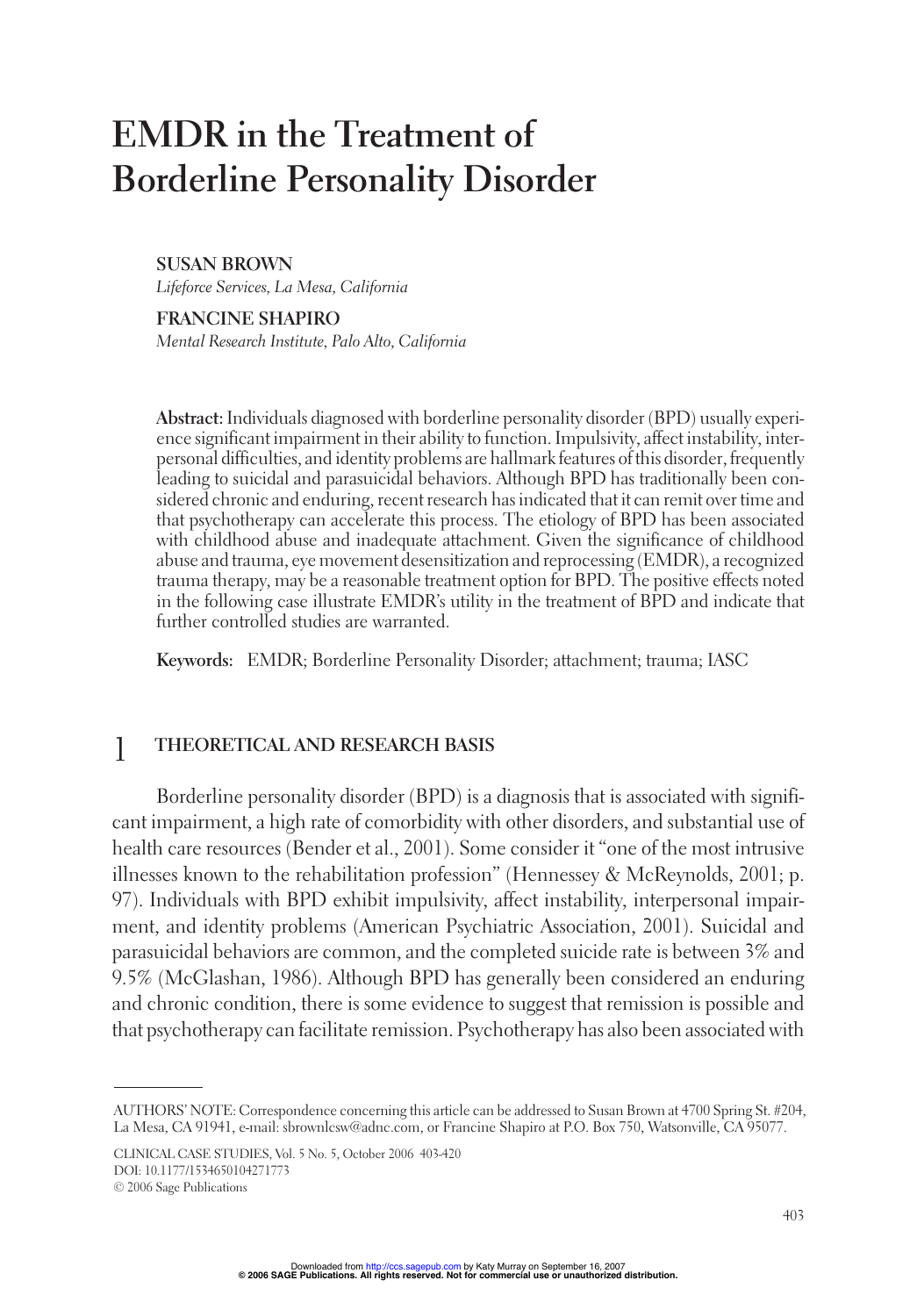substantial reductions in health services costs for this population (Hall, Caleo, Stevenson, & Meares, 2001).

After reviewing the literature, including some studies that followed patients for 15 years or more (McGlashan, 1985, 1986; Paris, Brown, & Nowlis; 1987; Paris & Zweig-Frank, 2001; Plakun, Burkhardt, & Muller, 1985; Stone, 1990; Zweig-Frank & Paris, 2002), Paris (2002b) concluded that BPD occasionally remits over time but that psychotherapy can further accelerate the process of remission. Although he cited a meta-analysis (Perry, Banon, & Ianni, 1999) indicating that 3.7% of BPD patients remit each year and that psychotherapy can increase that by seven times, Paris tempers this by pointing out this study's flaws and suggesting that even with psychotherapy, "remission rarely occurs within the first 5 years" (p. 319). Paris further cites several researchers (McGlashan, 1993; Paris, 2002a; Silver, 1983) who recommend intermittent treatment, as opposed to long-term continuous treatment, offered during times of crisis or relapse.

A more recent prospective study (Gunderson et al., 2003) examined potential factors associated with rapid remission observed in 10% of subjects with BPD in a larger personality disorder study (Gunderson et al., 2000) and found that alleviation of Axis I symptoms and situational stress may be related to the rapid improvements. Thus, it is reasonable to expect that targeting these factors through psychotherapy would result in positive effects. Results of this study have caused some to suggest that the existing concept of BPD as an enduring and persistent condition might benefit from reexamination (Allen, 2003; Fritsch & Ingraham, 2003). However, it is important to recognize that most people (i.e., 90%) with BPD do not remit. This, along with the finding that psychotherapy can accelerate remission when it does occur, suggests that finding an effective form of treatment is crucial.

The American Psychiatric Association (APA; 2001) recommended a combination of psychotherapy and pharmacotherapy and approved cognitive behavior therapy (CBT) (especially dialectical behavior therapy, DBT) and psychodynamic-psychoanalytic therapy as appropriate treatment options for this population. However, since its publication, the APA committee responsible for these practice guidelines has been criticized for lack of evidence supporting their conclusions (McGlashan, 2002; Sanderson, Swenson, & Bohus, 2002; Tyrer, 2002). These authors argued that publication of these guidelines was premature in that the research base at that time was insufficient. Sanderson and colleagues (2002) stated that the evidence for psychodynamic/psychoanalytic psychotherapy was based on one controlled study (Bateman & Fonagy, 1999) and that the evidence for CBT/DBT was based on four randomized studies (Evans et al., 1999; Linehan, Heard, & Armstrong, 1993; Linehan et al., 1999; Linehan, Tutek, Heard, & Armstrong, 1994). More controlled research might clarify this issue.

Current theories indicate that the etiology of BPD may be related to genetic or neurobiological factors, family environment (including attachment, parental pathology, and childhood abuse), and social factors (Nehls, 1998). Incidence of childhood abuse within this population is high (Nehls, 1998; Ogata et al., 1990; van der Kolk et al., 1996). Zanarini and colleagues (1989) noted that 72% of individuals with BPD reported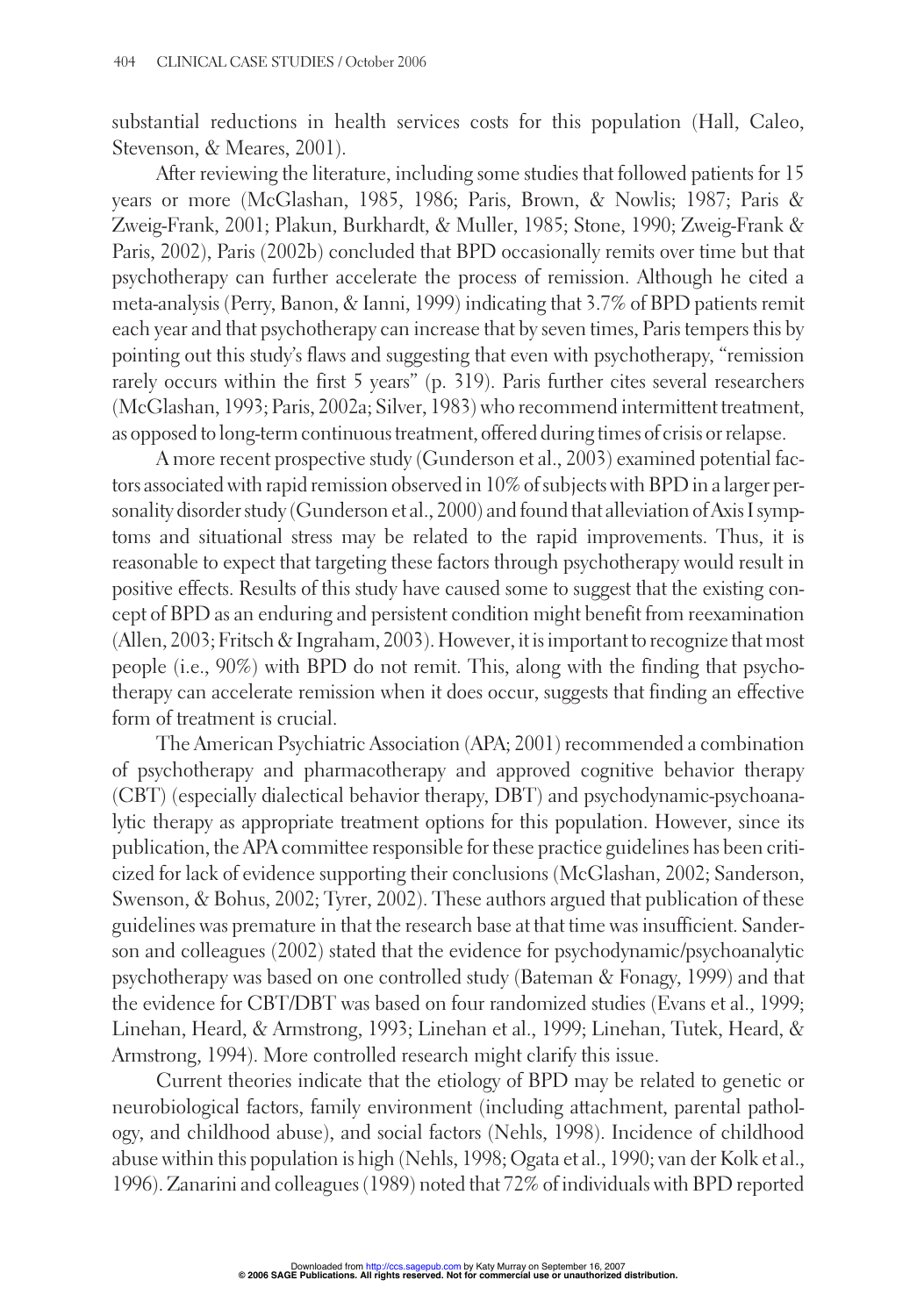verbal abuse, 46% reported physical abuse, and 26% reported sexual abuse. Allen (2003) posited that those who have experienced trauma might be less likely to experience remission than those who have not and recommended further investigation of this hypothesis. Early-onset (i.e., mean age of 4) childhood sexual abuse has been particularly associated with diagnoses of BPD and post-traumatic stress disorder (PTSD), leading some to suggest that a diagnosis of complex PTSD might be more appropriate in these cases (McLean & Gallop, 2003).

Because trauma is a salient feature of BPD, one would expect a treatment designed to address traumatic experiences to have a beneficial effect. Linehan (1993) recommends a modified version of exposure therapy as an appropriate method of addressing trauma-related issues that arise in DBT. However, eye movement desensitization and reprocessing (EMDR) has also been recognized as an effective treatment for PTSD (Bleich, Kotler, Kutz, & Shaley, 2002; Chemtob, Tolin, van der Kolk, & Pitman, 2000; Clinical Resource Efficiency Support Team, 2003). Most recently, the Department of Veterans Affairs and Department of Defense PTSD practice guidelines (Department of Veterans Affairs & Department of Defense, 2004) and the American Psychiatric Association (2004) have afforded EMDR the highest level of recommendation, along with forms of CBT. Several controlled studies have compared CBT (exposure therapy with and without forms of cognitive therapy) to EMDR and have found the two treatments to be fairly equivalent in effectiveness, though EMDR was reported to be significantly more efficient (Ironson, Freund, Strauss, & Williams, 2002; Jaberghaderi, Greenwald, Rubin, Dolatabadim, & Zand, in press; Lee, Gavriel, Drummond, Richards, & Greenwald, 2002; Marcus, Marquis, & Sakai,1997; Maxfield & Hyer, 2002; Power et al., 2002). When EMDR was compared with a combination of imaginal and therapist-assisted in vivo exposure, exposure was superior on 2 of 10 subscales and necessitated an additional 50 hours of homework (Taylor et al., 2003). The adaptive information processing (AIP) model, which is the theoretical framework behind EMDR, clarifies the impact of traumatic experiences on functioning and provides a rationale for utilizing EMDR in the treatment of BPD (Shapiro, 2001).

The AIP model describes a naturally occurring learning process that links new experiences with similar information, as well as information corrective to emotional disturbance, within the memory network, leading to adaptive resolution. In other words, once the appropriate associations are made "what is useful is stored with the appropriate affect and is available for future use" (Shapiro, 2001; p. 30). However, the intense affect that accompanies trauma can block this information processing from occurring, thus preventing connections with adaptive information. Consequently, the thoughts, emotions, sensations, and images associated with the traumatic event become isolated, only to be triggered by future similar events. Once triggered, this information and the associated distress can alter the individual's perceptions, thus contributing to dysfunctional responses that can impair daily functioning (Shapiro, 1998, 2001). Over time, this can lead to an enduring pattern of responding and interacting with one's environment. Thus, it would follow that targeting, through treatment, the traumatic events that have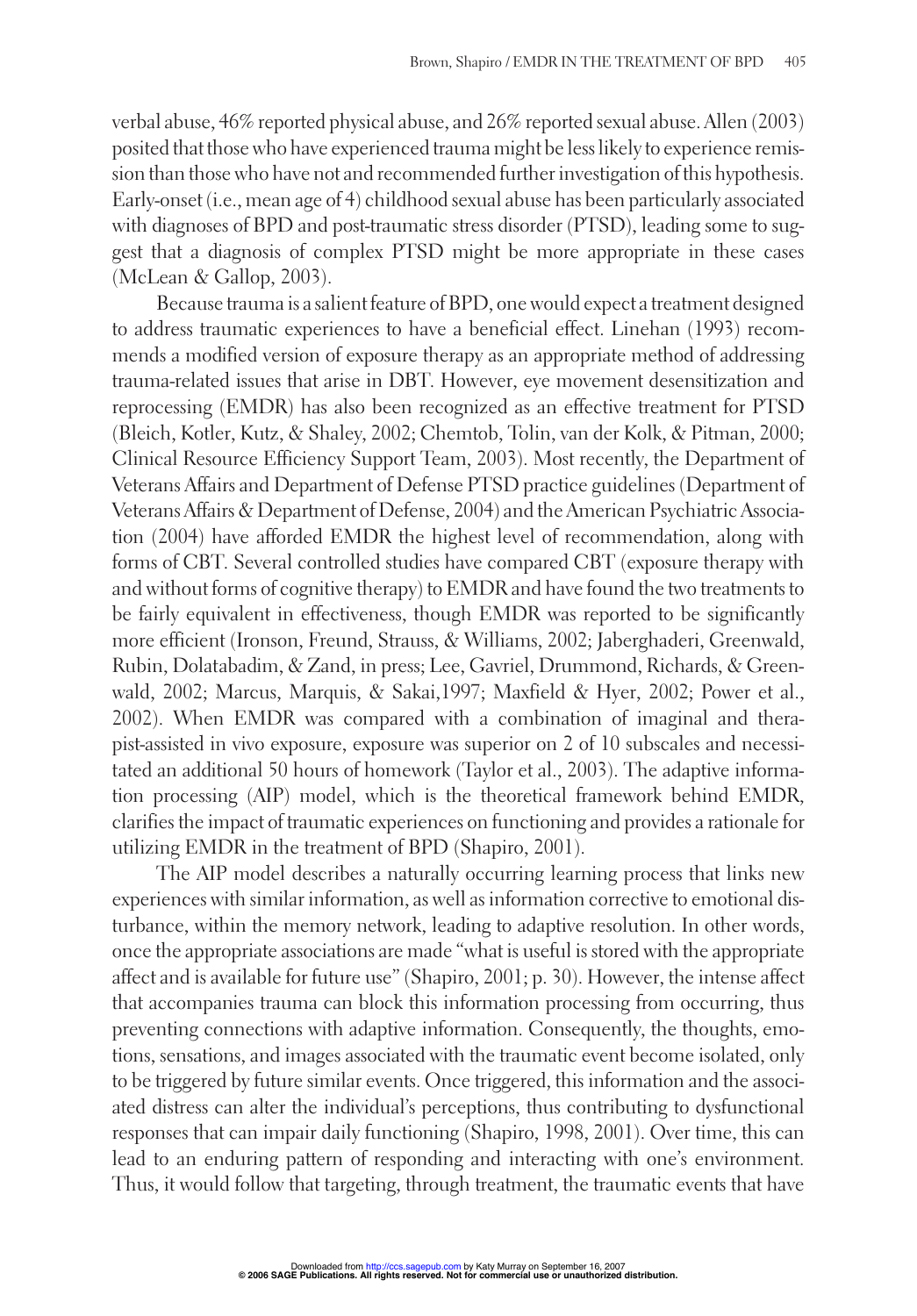contributed to the development of disorder or pathology may improve functioning (Shapiro, 2001, 2002; Shapiro & Maxfield, 2003).

The AIP model "predicts that most kinds of disturbing life experiences can be successfully treated, regardless of their origin" (Shapiro, 2001, p. 42). In terms of defining trauma, most would readily recognize experiences such as assaults, natural disasters, and traffic accidents as traumatic. The AIP model refers to these, which are events typically associated with PTSD, as "large-T" trauma. The childhood physical and sexual abuse often experienced by individuals with a diagnosis of BPD would clearly qualify as large-T trauma. However, the AIP model suggests that "small-t" trauma (i.e., those that do not rise to the level of PTSD/Criterion A events), though comparatively minor, may also negatively affect the information processing system. The invalidating environmental responses associated with development of BPD (Linehan, 1993), which go beyond physical abuse to also include pervasive experiences of humiliation, rejection, and neglect, would be considered small-t traumas. Furthermore, it has been posited that a parent's inability to regulate an infant's negative affect through appropriate mirroring may lead to an emotional escalation that could be considered traumatic (Main & Hesse, 1990). The subsequent lack of attachment in early childhood can limit one's ability to develop self-soothing and self-regulation skills (Schore, 2001), skills that are often lacking in individuals with a diagnosis of BPD.

EMDR has been reported in controlled studies to successfully address PTSD and other trauma, with internal analyses indicating comparable effects (Scheck, Schaeffer, & Gillette, 1998; Wilson, Becker, & Tinker, 1995, 1997). Therefore, given the prevalence of trauma within the BPD population, EMDR would appear to be an appropriate method of addressing the experiential contributors of this disorder (e.g., early trauma). The following case illustrates EMDR's applicability to BPD, and the positive treatment effects suggest that further research is warranted.

### 2 **CASE PRESENTATION**

Linda, a 43-year-old mother of two, presented for treatment with comorbid diagnoses of BPD and major depressive disorder (with severe anxiety). She was experiencing moderate to severe impairment in her marital and other relationships. Her own emotional functioning was unstable, leading to chronic depression, as well as frequent anxiety and rage attacks. Often, these rages were directed toward her husband in the form of verbal assaults. Linda's primary treatment goals included resolving her panic/anxiety, depression, raging outbursts, insecurity, self-esteem, and relationship conflicts.

Linda had previously participated in treatment with the first author (S.B.) to address increasingly severe depression and suicidal ideation, as well as a deteriorating marital relationship. This treatment, which consisted primarily of cognitive behavioral and psychodynamic/insight-oriented psychotherapy, as well as antidepressant medication, utilized individual and conjoint sessions and lasted for a period of 1 1/2 years. An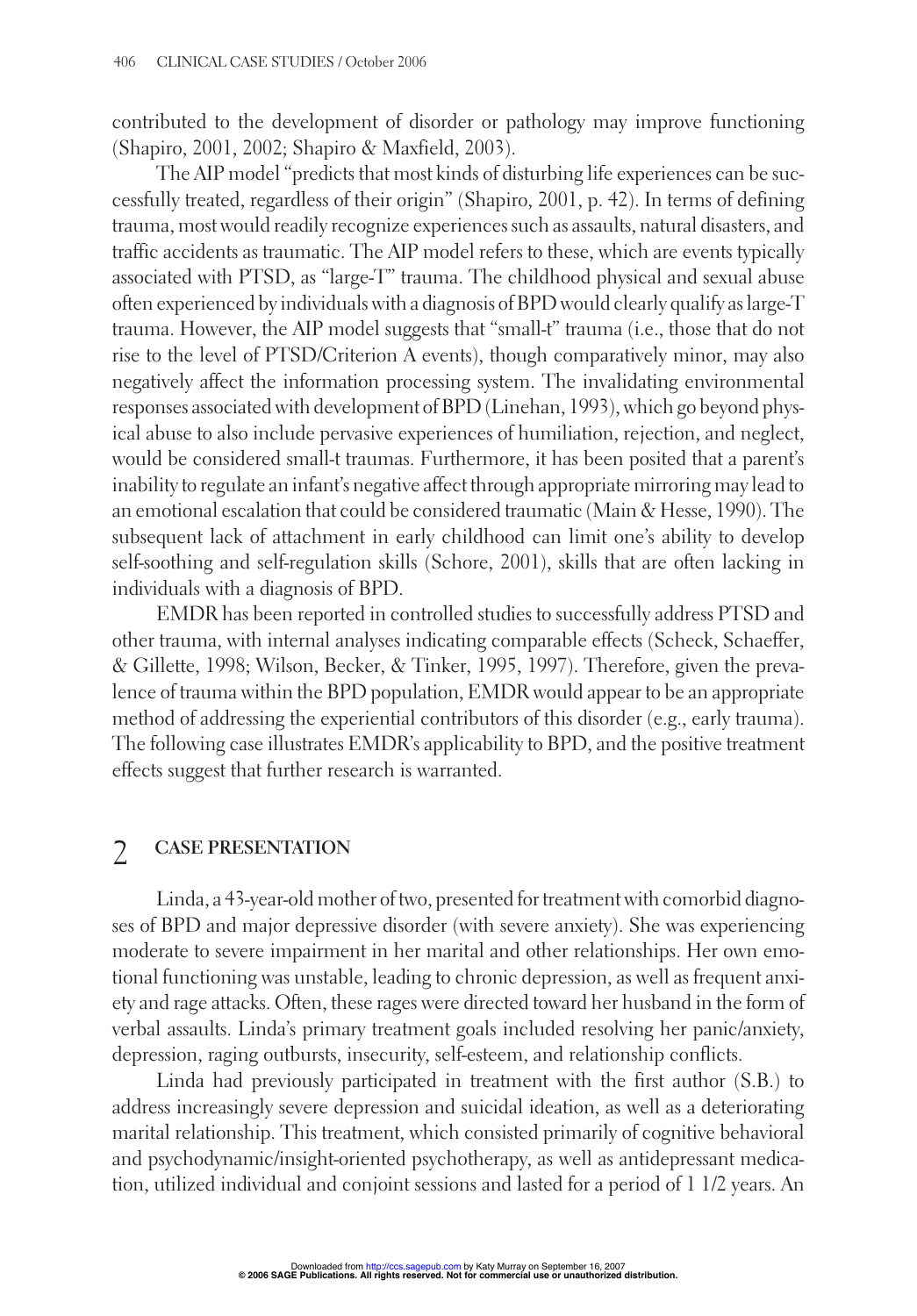improvement in her depressive symptoms was noted, and Linda gained a greater cognitive understanding of the probable impact of her traumatic history on the development of her affective and personality disorder. An important realization for Linda, at least on a cognitive level, was that she was not responsible for the adult-initiated, disturbing events that had occurred in her childhood.

#### **PRESENTING COMPLAINTS**

During her initial treatment, Linda attempted to resolve one of the most traumatic events of her adult life, which was a devastating affair between her husband and her sister. This event occurred during her first pregnancy. Although her husband had accepted full responsibility for his actions and demonstrated future commitment to their marriage, Linda struggled with the "marital recovery" aspect of her treatment. Her abandonment fears persisted despite a belief, intellectually, that her husband was committed to her and to the marriage, with his behavioral evidence to support it. Unfortunately, even experiencing this daily did not truly shift the levels of anxiety about abandonment to any large degree, nor did it affect the negative beliefs she held about herself, such as, "I'm not lovable," "I'm not good enough and can't measure up," "It's my fault," "I'm bad," and "I'm not important." She also continued to exhibit moderate to severe affective instability, a chronic sense of emptiness, and difficulty maintaining a cohesive sense of self in relationship to others.

When Linda initiated treatment again 2 years later, she was experiencing significant personal crises, despite her earlier improvement. She felt that although she had learned a great deal in treatment, she was still unable to control her raging outbursts, her mood instability, her fears of abandonment, and her identity/self-worth confusion. Her husband concurred with this self-report from his wife.

Although the marriage had lasted for many years, it was continuously fraught with chaos, pathological insecurity, verbal assaults (primarily by Linda toward her husband), temper tantrums, substance use, emotional meltdowns, severe depression, and anxiety. Given the first author's subsequent training, EMDR was introduced as a treatment option.

### 3 **HISTORY**

Three months after her birth, Linda was given to her biological mother's friends, as she was unwilling to care for her, wishing to focus on her dancing. Her biological father had been absent since her birth. At the age of 2 1/2, her biological mother decided she wanted her back and a court battle ensued. Linda was later informed of a particularly dramatic courtroom scene in which she was literally torn from her foster parents' arms and removed by the mother she had never really known. Although it was not an event about which she had her own autobiographical memory, she reported that hearing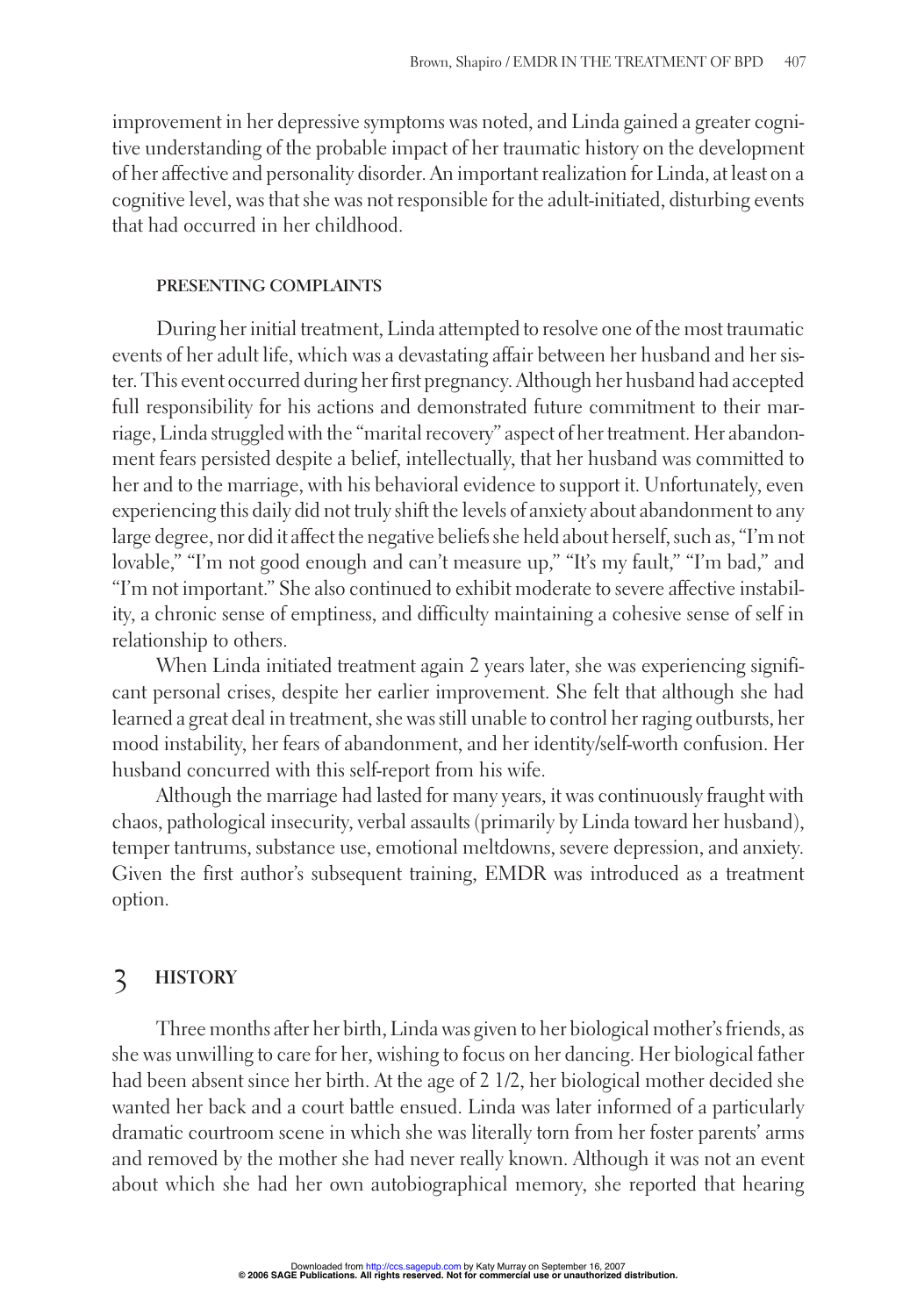about it triggered extreme physical anxiety for her. It is posited that traumatic attachment experiences from infancy are major contributors to the development of BPD (Benjamin, 1993; Dutton, Saunders, Starzomski, & Bartholomew; 1994; Fonagy et al., 1996; Gunderson, 1996; Patrick, Hobson, Castle, Howard, & Maughan, 1994).

Linda's mother remarried while she was still very young, leading her to believe that her adoptive father was her biological father. She had never been told otherwise. Linda did not learn the true identity of her biological father until she was pregnant with her first child at the age of 26, coinciding with her husband's affair with her sister. Although Linda found the revelation about her biological father traumatic, she also reported feeling oddly relieved because this validated her sense of being "different" from the rest of the family. Unfortunately, she also learned of two half sisters and a brother, all of whom openly rejected her existence, an excruciating blow to Linda.

Both of Linda's parents had ongoing substance abuse problems, for which they never received treatment. Linda recalled her mother as either "angry, abusive, or depressed" and indicated that she was often angry with her for "anything and everything. She said 'I couldn't do anything right.'" Although she described her adoptive father as intelligent, she also experienced him as having high expectations that she never believed she could meet, leaving her to feel like a "big disappointment." Linda recalled that he never defended nor protected her from her mother's abuses. The children witnessed many violent fights between their parents, followed by dramatic romantic interludes. Linda was unable to recall a day without yelling, bickering, or screaming, and felt as though her stomach was "always in a knot."

Linda's relationships with her younger sister and brother were also profoundly problematic, as they became incestuous. When her sister later revealed that she was gay, Linda blamed herself for this. Linda had been molested by a female cousin at the age of 8, but when she attempted to report this event, her mother did not believe her, leaving her to feel even more invalidated and unsafe.

At the time of treatment, Linda had been married to her husband for more than 25 years. After being ejected from her home at the age of 18, they eloped and managed to remain married. As mentioned previously, despite its longevity, the marriage had been fraught with chaos and infidelity. Linda and her husband had two children, a son and a daughter, both of whom were adolescents at the time of treatment.

### 4 **ASSESSMENT**

The Inventory of Altered Self Capacities (IASC; Briere, 2004) was used to provide a measure of Linda's pre- and posttreatment functioning. The scales and subscales of the IASC provide measures of Relatedness (Interpersonal Conflicts, Idealization-Disillusionment, and Abandonment Concerns), Identity (Identity Impairment, Self-Awareness, Identity Diffusion, and Susceptibility to Influence), and Affect Control (Affect Dysregulation, Affect Instability, Affect Skills Deficits, and Tension Reduction Activi-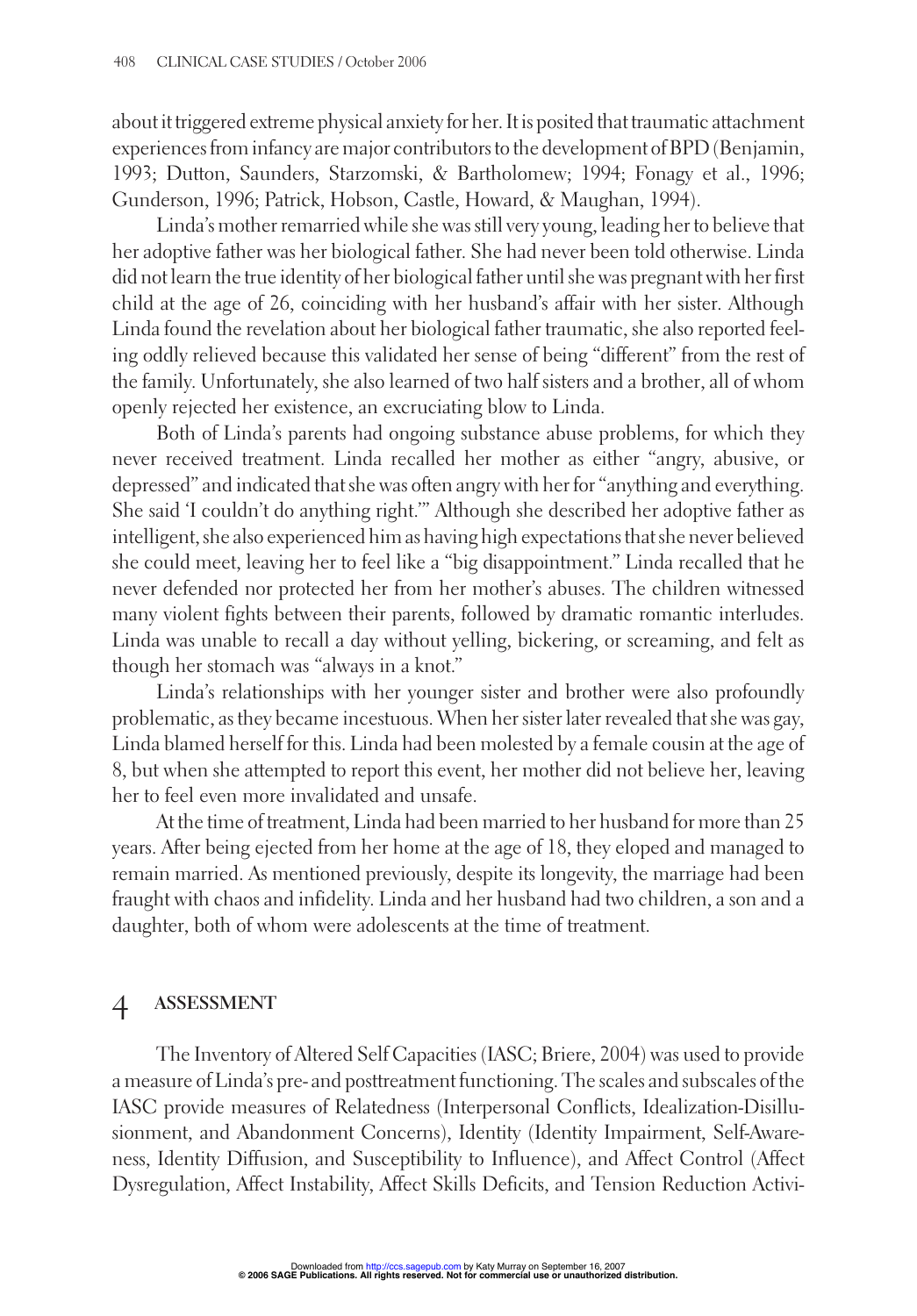

**Figure 1. Pretreatment, Posttreatment, and 7-Month Follow-up Results as Measured by the Inventory of Altered Self Capacities (IASC; Briere, 2004) Scales and Subscales**

NOTE: EMDR = eye movement desensitization and reprocessing. IASC scales and subscales include Interpersonal Conflicts (IC), Idealization-Disillusionment (ID), Abandonment Concerns (AC), Identity Impairment (II), Self-Awareness (II-S), Identity Diffusion (II-D), Susceptibility to Influence (SI), Affect Dysregulation (AD), Affect Skills Deficits (AD-S), Affect Instability (AD-I), and Tension Reduction Activities (TRA).

ties). These scales (see Figure 1) were completed by Linda pre- and posttreatment, with a follow-up administration 7 months following the completion of treatment.

For the 11 scales under the three headings noted above, "linear T scores are calculated to have a mean of 50 and a standard deviation of 10" (Briere, 2004; p. 20). All scores above 70 (two standard deviations above the mean) are considered clinically significant on this scale.

Prior to EMDR, the patient's scales ranged from 86 to > 100. Post EMDR, scores ranged from 68 to 46, all considered non–clinically significant. Figure 1 provides an illustration of the dramatic reduction in pre- to posttreatment scores, particularly the Identity scale and some of the Affect Control subscales (Affect Dysregulation, Tension Reduction Activities). All of Linda's pretreatment scores were elevated well beyond that which is considered clinically significant, whereas her post-treatment scores were subclinical. Follow-up results, which were assessed 7 months after the completion of treatment, revealed further decreases on most scales and subscales.

To supplement the client's observations, Linda's husband also completed the IASC 2 years following her EMDR treatment. Although he had not been asked to fill out an original pretreatment assessment of his wife, his "recalled perceptions" of her pretreatment attributes were collected simultaneously with postassessment, thus providing his perception of her pre- and posttreatment functioning (see Figure 2). His results affirmed her improved functioning.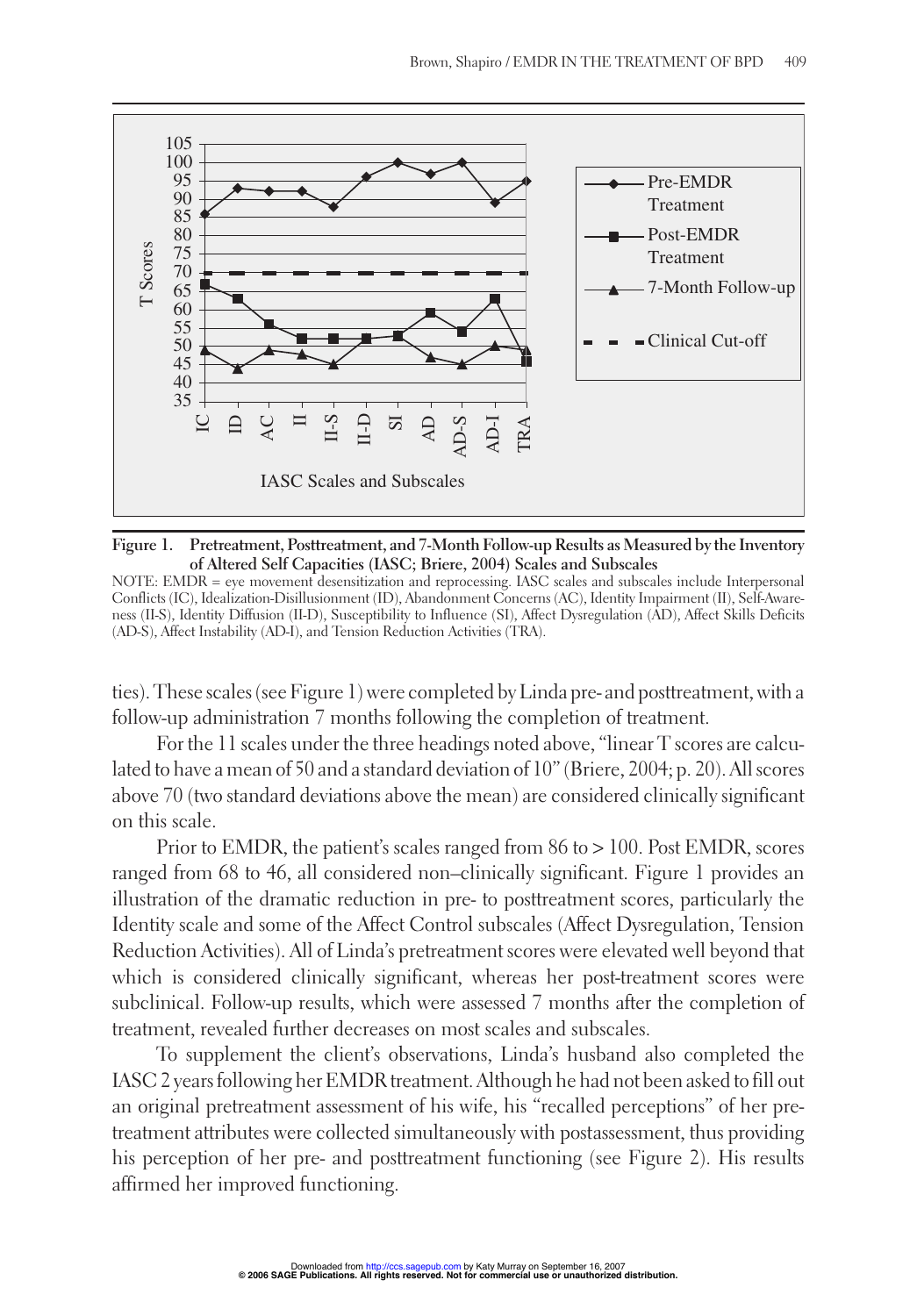

**Figure 2. Husband's Report of Linda's Functioning (Pre- and Posttreatment IASC Results)** NOTE: IASC = Inventory of Altered Self Capacities; EMDR = eye movement desensitization and reprocessing. IASC scales and subscales include Interpersonal Conflicts (IC), Idealization-Disillusionment (ID), Abandonment Concerns (AC), Identity Impairment (II), Self-Awareness (II-S), Identity Diffusion (II-D), Susceptibility to Influence (SI), Affect Dysregulation (AD), Affect Skills Deficits (AD-S), Affect Instability (AD-I), and Tension Reduction Activities (TRA).

All but one of the scales, Susceptibility to Influence, decreased from clinically significant pretreatment scores to subclinical posttreatment scores. This particular scale is related to an unquestioning tendency to accept the statements, assertions, and/or demands of others.When questioned about his perception of this issue, Linda's husband reported that Linda was still influenced by "persuasive" individuals (e.g., strong personalities), though the impact on their lives was minimal.

A measure of emotional distress commonly used in EMDR therapy, the Subjective Units of Distress (SUD; Wolpe, 1958) Scale, was also used throughout Linda's treatment. This scale requires the client to identify the level of distress related to an identified target event, where 10 represents the worst possible distress and 0 represents no distress or neutral. As noted in the Course of Treatment section, Linda's SUD levels decreased considerably as treatment progressed.

### 5 **CASE CONCEPTUALIZATION**

EMDR is an integrated psychotherapy (Shapiro, 2001, 2002) that utilizes an eight-phase treatment protocol to access disturbing life events, present triggers, and projected future experiences and to process them to adaptive resolution. First, information is gathered (client history) and care is taken to adequately prepare the client for the chal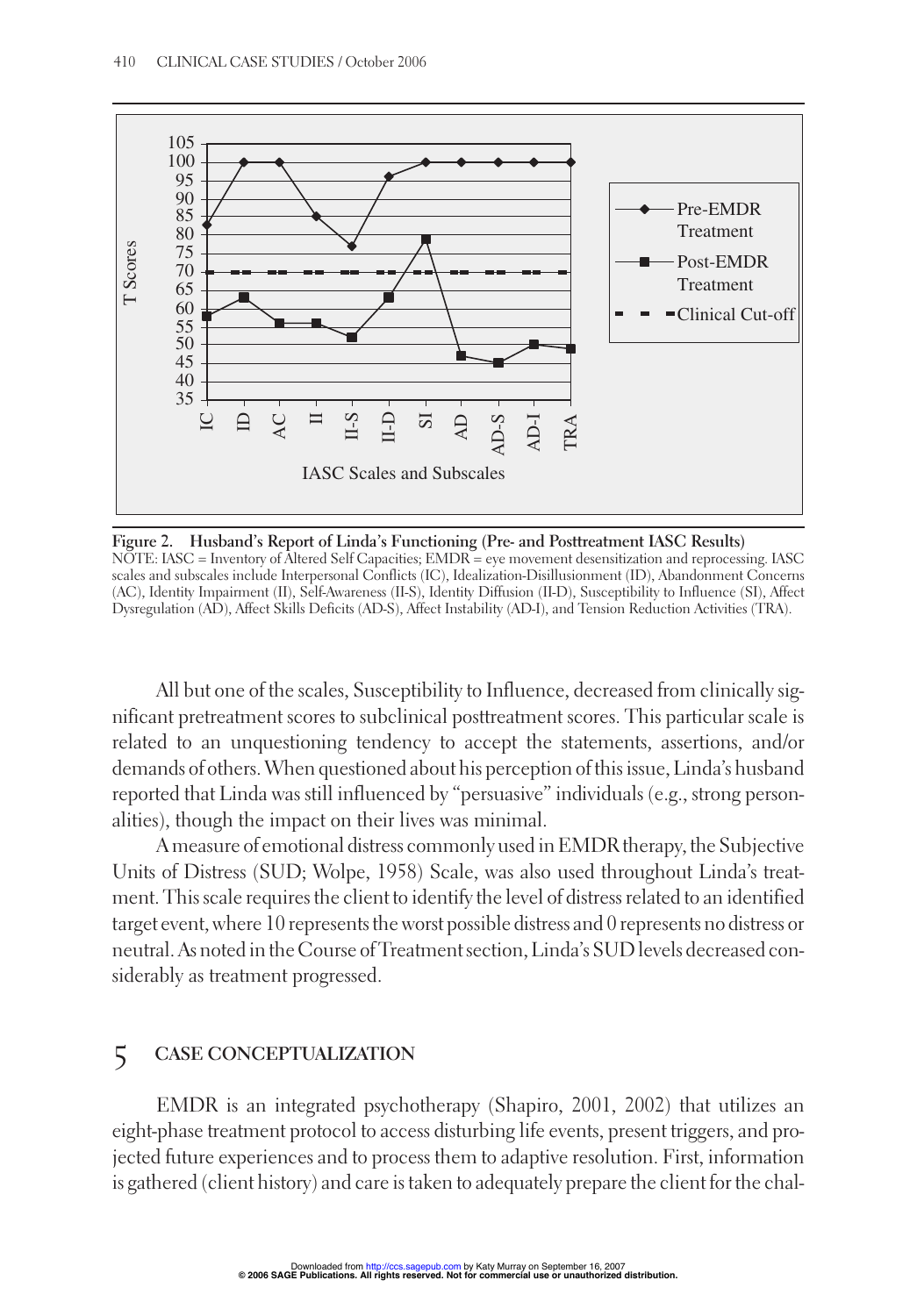lenges of treatment (client preparation). Then, appropriate treatment targets are chosen (assessment) and reprocessed (desensitization, installation, body scan). During the closure phase, clients are prepared for between-session equilibrium. During the reevaluation phase, treatment effects are evaluated and the clinician is guided to subsequent targeting.

EMDR facilitates this process by accessing all aspects of the experience, including the image, beliefs, affect, and bodily sensations, while also simultaneously providing a form of dual attention stimulation, such as bilateral eye movements, tones, or hand taps. Using a process that has been compared to free association, the client is invited to share information elicited during the eye movements, regardless of the content. According to standardized procedures, the therapist guides the client to the target for the next set of eye movements and the pattern continues until all of the aspects of the disturbing memory, and attendant associations, have been addressed. This results in positive changes in affect, beliefs, bodily sensations, and other indicators of the memory. Subsequent to processing, what is useful in the earlier experience appears to be learned, stored with appropriate emotion, and able to adequately guide the client in the future. What is useless, including the dysfunctional affects, attitudes, and sensations, are discarded. Complete treatment involves targeting past, present, and future events through the protocol.

The eye movements and other dual attention stimulation are important aspects of this treatment (Shapiro, 2001). Although it is not known exactly how the eye movements contribute to this process, some have compared their effects to the process associated with REM sleep (Stickgold, 2002). A number of controlled studies have supported this theory as well as others, and reported positive effects on imagery, emotional disturbance, and episodic memory retrieval (Andrade, Kavanagh, & Baddeley, 1997; Barrowcliff, Gray, Freeman, & MacCulloch, 2004; Barrowcliff, Gray, MacCulloch, Freeman, & MacCulloch, 2003; Christman, Garvey, J., Propper, & Phaneuf, 2003; Kavanagh, Freese, Andrade, & May, 2001; Kuiken, Bears, Miall, & Smith, 2001-2002; Sharpley, Montgomery, & Scalzo, 1996; van den Hout, Muris, Salemink, & Kindt, 2001).

Because childhood trauma and its subsequent impact on attachment have been associated with the development of BPD, it was anticipated that as Linda addressed and resolved her own childhood trauma, her symptoms would reduce and her functioning would therefore improve. Although she had attempted to resolve these issues through counseling previously, she had experienced limited success and was still encountering significant problems. Given EMDR's proven effectiveness with respect to trauma, it was decided to try this approach with Linda.

## 6 **COURSE OF TREATMENT AND ASSESSMENT OF PROGRESS**

Linda participated in 20 sessions of EMDR therapy over the course of 6 months. Initial treatment goals addressed panic and anxiety, depression, raging outbursts, insecurity, self-esteem, and relationship conflicts. Because Linda had participated in previous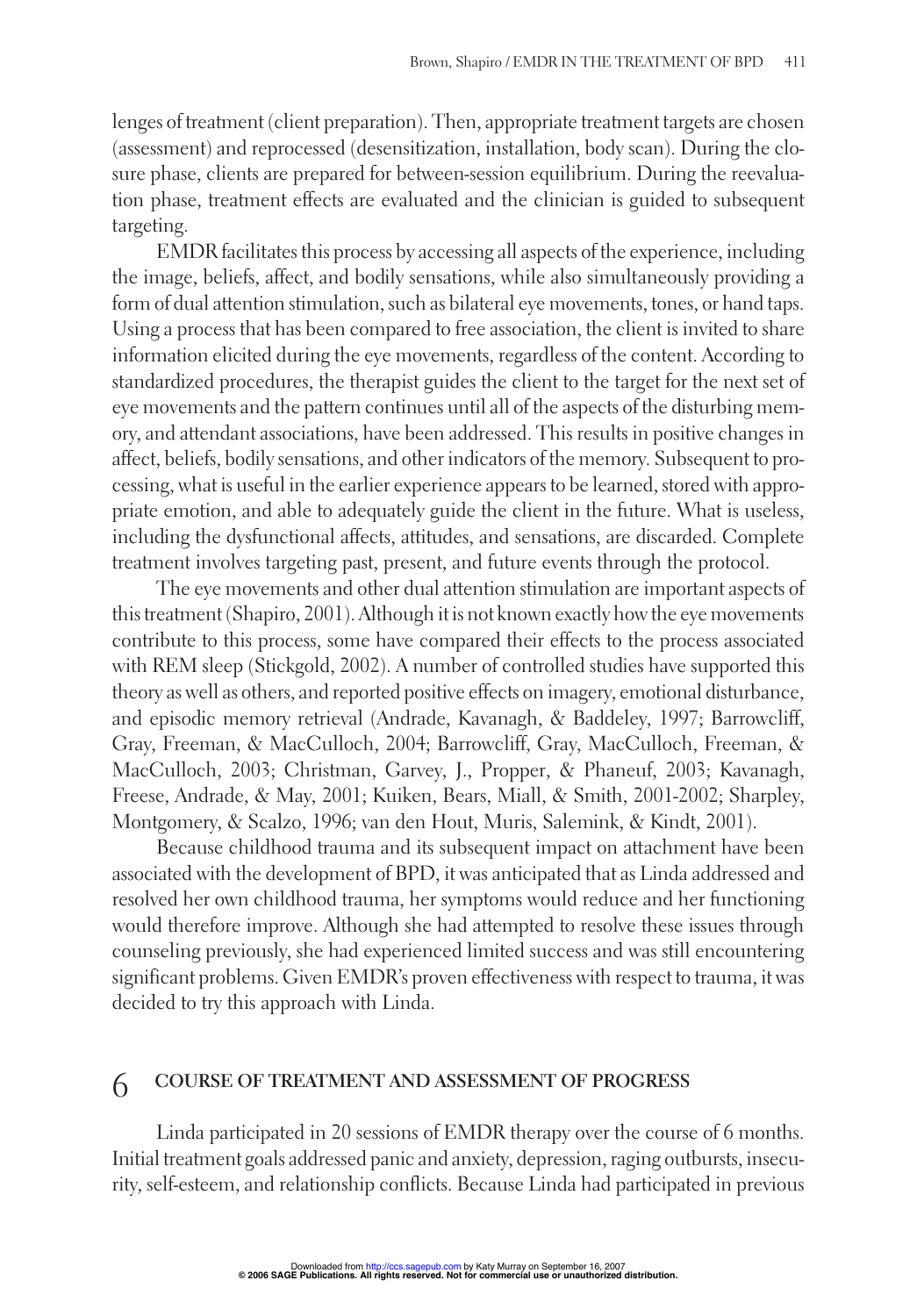therapy, the treating clinician (S.B.) was already familiar with her history. Thus, the first few sessions focused on assessing her current functioning and preparing her for EMDR treatment. Given the emotional dysregulation issues associated with BPD, the preparation phase of EMDR treatment is particularly important because it provides the client with some affect management skills. Various relaxation strategies, such as the safe-place exercise (Shapiro, 2001), are taught, and the client is encouraged to utilize them between sessions. The therapist may also use these techniques to close incomplete sessions. Once the therapist feels confident that the client is able to cope with the intense emotions that may accompany therapy, treatment targets are identified and reprocessing may begin.

Treatment targets were chosen to address problematic relationships in Linda's life, including her parents' marital relationship (from her present adult perspective), her relationship with each parent (which revealed a significant absence of attachment in the experience of the client), her relationships with siblings, her relationship with her husband (revealing an extraordinarily insecure attachment, recapitulating the one with her adoptive father), and other important early relationships. Linda also identified 10 key disturbing events that were addressed in chronological order:

- 1. Linda was removed from her foster parents at the age of 2 after a dramatic courtroom scene. Although she had no personal memory of this event, hearing others' accounts triggered extreme physical and emotional anxiety. It is also important to consider the impact of the original "detachment" as an infant by her biological mother, who gave her up and then changed her mind.
- 2. When Linda informed her mother that she had been molested, at age 8, by her female cousin, her mother did not believe her.
- 3. She participated in incest with her siblings. Her brother molested her when she was 12 years of age, then she molested her sister. All three participated together until she was 14 years old.
- 4. Linda was directed to leave home after her birth control pills were discovered by her mother (at the age of 18). This represented another abandonment, in that the client was expected to leave home before she was even remotely ready.
- 5. Because her parents refused to endorse the wedding, Linda and her husband eloped. This represented yet another rejection, the accumulation of which eventually damaged Linda's ability to trust anyone's unconditional connection to her.
- 6. She discovered the affair between her sister and husband.
- 7. Linda first learned about her biological father when she was pregnant with her son. Prior to that, she believed that her adoptive father was her biological father, for whom she never felt "good enough."
- 8. A babysitter molested Linda's son at the age of 4.
- 9. A male cousin molested her daughter at the age of 5.
- 10. Linda discovered love letters addressed to her husband and written by her trusted friend.

As recommended by the EMDR treatment protocol, these events were targeted starting with the earlier childhood memories. However, as the focus of treatment shifted to the more recent events, such as being directed to leave home by her parents and having to elope, it was discovered that they were no longer disturbing to Linda and did not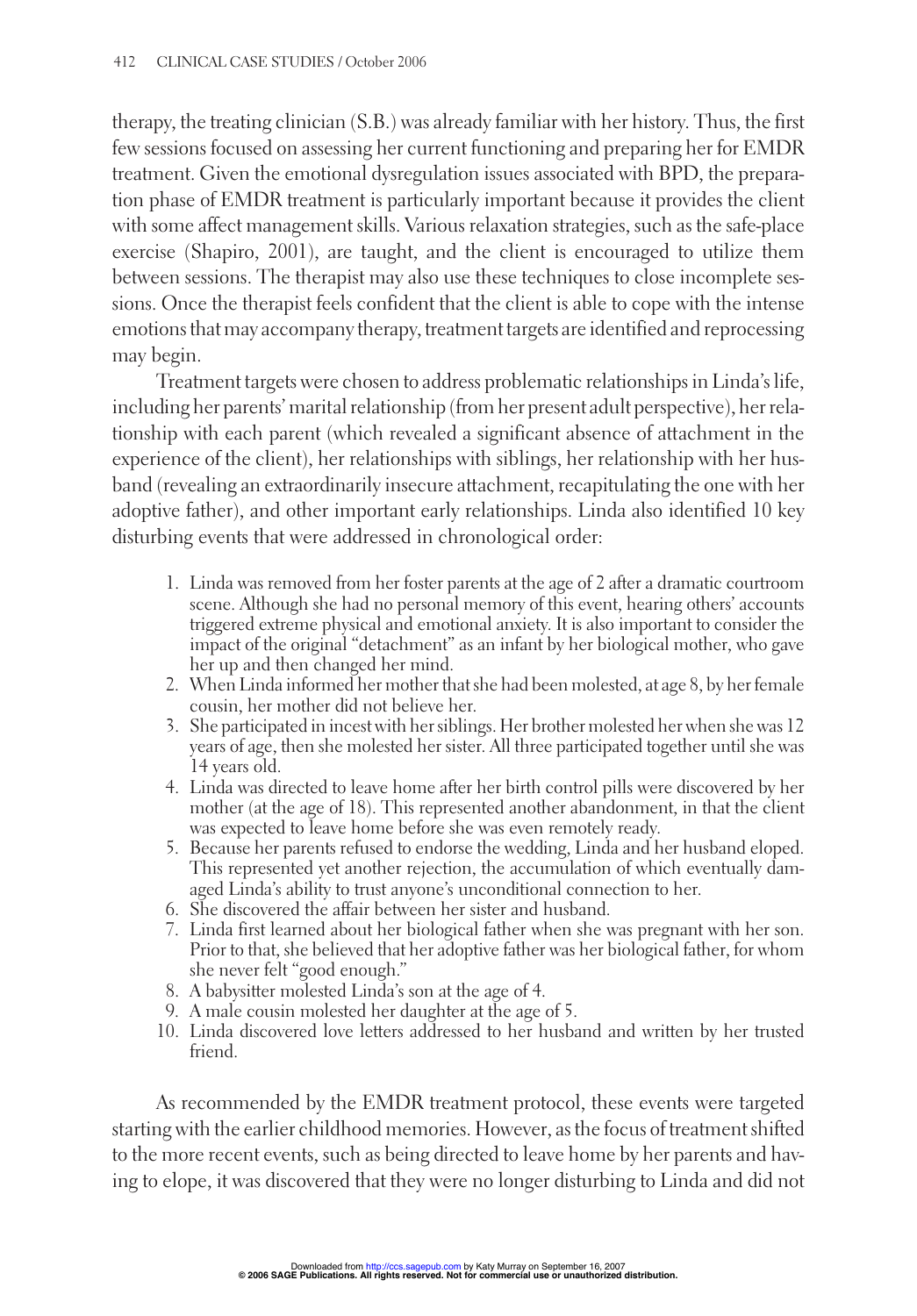need to be addressed directly. This phenomenon may be explained by the tendency for EMDR's positive effects to generalize to other related events and memories (Shapiro, 2001). Subsequent processing addressed present disturbances (e.g., talking about finances), and future anticipated anxieties (having the projected conversation).

When reprocessing a disturbing memory or event, the AIP model indicates that it is desirable for the client to identify the image, belief, affect, and bodily sensations associated with the experience for complete reprocessing to occur. As mentioned previously, Linda identified some key events that were associated with certain problematic relationships. For each, Linda described the image and identified a negative cognition, which was phrased in the present tense (e.g., "I am not safe"), to emphasize the incongruity (i.e., although she is not in current danger, she feels she is unsafe now). Linda also identified the preferred more adaptive, positive cognition (e.g., "My safety does not depend on others now"), and the accuracy of that belief was measure by the Validity of Cognition Scale (Shapiro, 1989, 2001). On this scale, a score of 7 indicates that the cognition feels completely true to the client, whereas a score of 1 means that the cognition feels completely false. The affect associated with each event was also identified (e.g., fear, shame, sadness), and the level of disturbance was measured using the SUD scale, where 10 is the highest level of disturbance and 0 is no disturbance or neutral. The bodily sensations associated with the disturbance were also identified.

In terms of her parents' marital relationship, Linda recalled her parents' nightly fights, which included screaming and yelling. As she recalled these events, Linda noticed feelings of anger and fear accompanied by rapid breathing and a tightening in her throat and chest. Her negative cognition was, "I am not safe." After reprocessing this experience, Linda's SUD level decreased from a 9 to a 0, and she fully believed that her safety did not currently depend on others. Whereas this event was related to safety issues, many of the other key events in Linda's life were related to her own negative self-concept.

While exploring her relationships with her father (adoptive) and mother, Linda recalled memories of being told that she was disappointing and her mother screaming at her. These elicited feelings of sadness, terror, and anger, along with associated discomfort in her stomach, eyes, and solar plexus. She believed that she was unlovable and "not good enough." Reprocessing these memories resulted in a considerable decrease in her SUD level (from 9/10 to 0/1) and allowed Linda to believe that she was good, intelligent, kind, and worth loving. Linda recalled a particular memory of being pulled out of the pool at the age of 4 and beaten for holding her brother's head under the water while they were playing. As she recalled this memory, Linda felt afraid and confused and believed that she was bad. Her SUD level was eventually reduced to 0 and she was able to acknowledge that she was just a child and that they were just playing. She realized that she was "a good kid" and had not done anything "bad or wrong."

Linda's negative self-concept was also evident as she processed a memory related to her marital relationship, her husband's affair with her sister. In addition to disbelief, Linda identified feelings of shock and anxiety, along with pain in her eyes, chest, and stomach. This event caused her to believe that she was not good enough. As therapy pro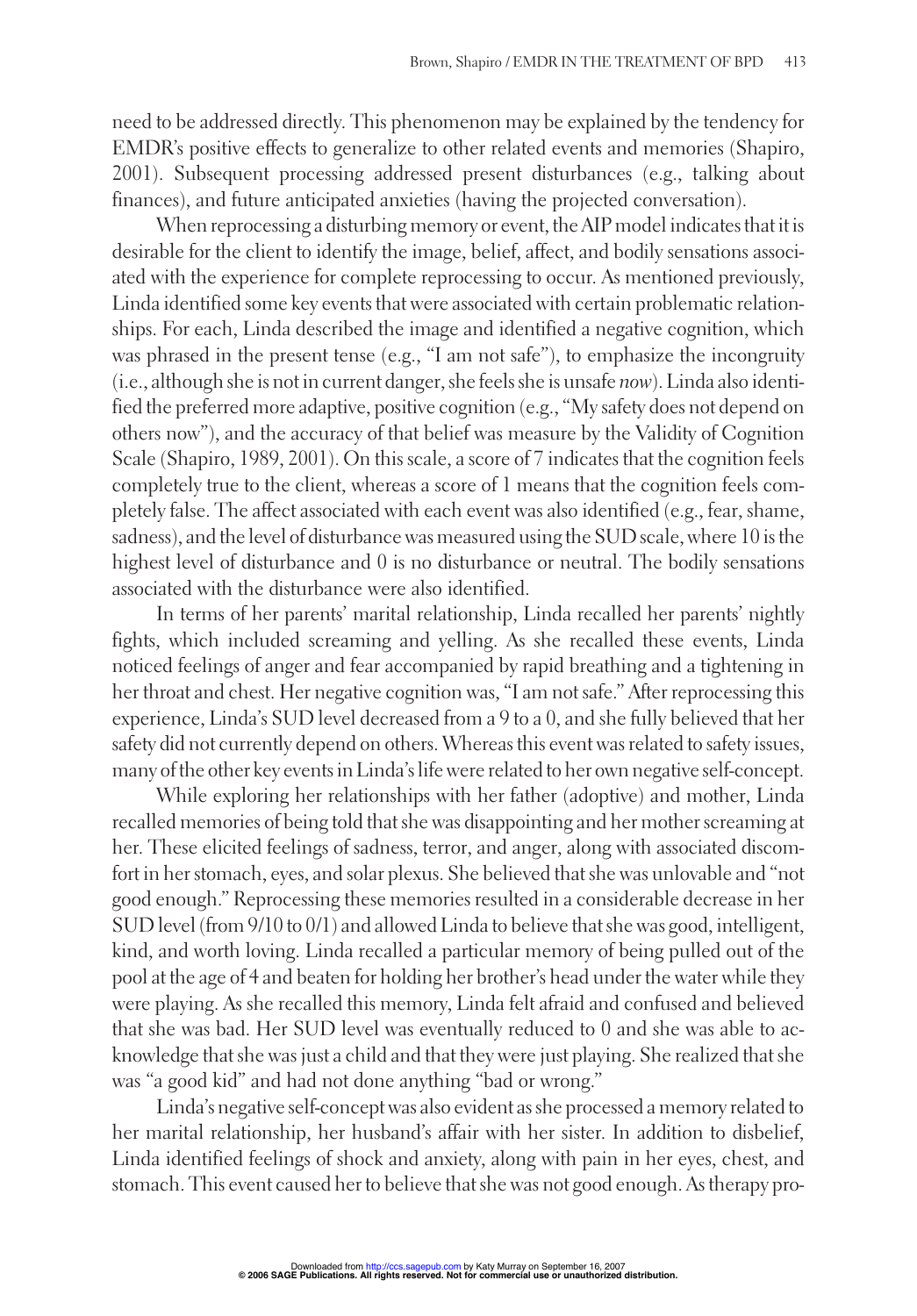gressed, Linda was eventually able to believe that she was an adequate, fulfilling, and satisfying lover. However, her SUD level, which was initially at 10, did not reduce below a 2 due to the pain associated with the betrayal. The remaining level of disturbance appeared appropriate considering the intensely painful implications of this event on the entire family.

A key memory linked to Linda's relationship with her sister was also difficult to completely resolve. Linda recalled an incident of sexual activity occurring between them in the bathtub. Because her sister eventually revealed that she was a lesbian, Linda believed that she was responsible for this. She reported feelings of shame and disgust and noted nausea and discomfort in her stomach. Her starting SUD level was a 10. However, her concluding SUD remained at a 1 or 2, despite the fact that she did eventually believe that it was not her fault. Because Linda was a child at the time of the incident and had been molested herself, it would not be reasonable to consider her fully accountable for this behavior. However, a certain amount of remorse would be appropriate, given the nature of the situation. Linda was saddened by her contribution to her sister's childhood trauma, which would explain the residual distress indicated by a SUD level of 2. It is revealing, however, that her positive cognition of "It's not my fault. I'm responsible for how I turn out," did reach a score of 7 on the Validity of Cognition Scale.

After reprocessing these and other key events, present triggers, and imagined future actions, Linda's overall functioning, as measured by the IASC, improved considerably. Notably, both Linda and her husband reported an improved ability to interact within her personal relationships, especially with family members, without the previously chaotic and overreactive pattern. She also began to perceive the nature of her relationships with others more realistically. Linda's improved ability to more accurately assess her own and others' strengths and weaknesses led to a less black-and-white view of the world (e.g., all good/all bad). These factors reduced her sense of disillusionment, thereby decreasing the interpersonal conflict. As her abandonment issues resolved, Linda began to feel more secure in her current relationships with her parents and her husband. It is interesting that Linda eventually found that her parents "needed her more than she needed them." She had come to understand their problems through her eyes as an adult and had been able to perceive her own strength in the face of those disappointing relationships.

In terms of Linda's self-awareness, she demonstrated marked improvements in her ability to be aware of her strengths, weaknesses, goals, and needs in a more personally defined fashion. She also felt less inclined to allow others to influence her feelings and perceptions of herself. This allowed Linda to better determine what would meet her needs while also acknowledging other points of view. In that sense, her personal boundaries became clearer and more easily maintained. Overall, as indicated by her IASC scores, Linda showed significant gains in all areas of affect control and personal management, showing even greater improvement as time passed. There were no further reported "rage attacks," toward herself or others, and the couple was able to rationally discuss and eventually resolve issues for the first time in their marriage. In general, Linda showed an ability to manage her own emotions in much healthier ways, including an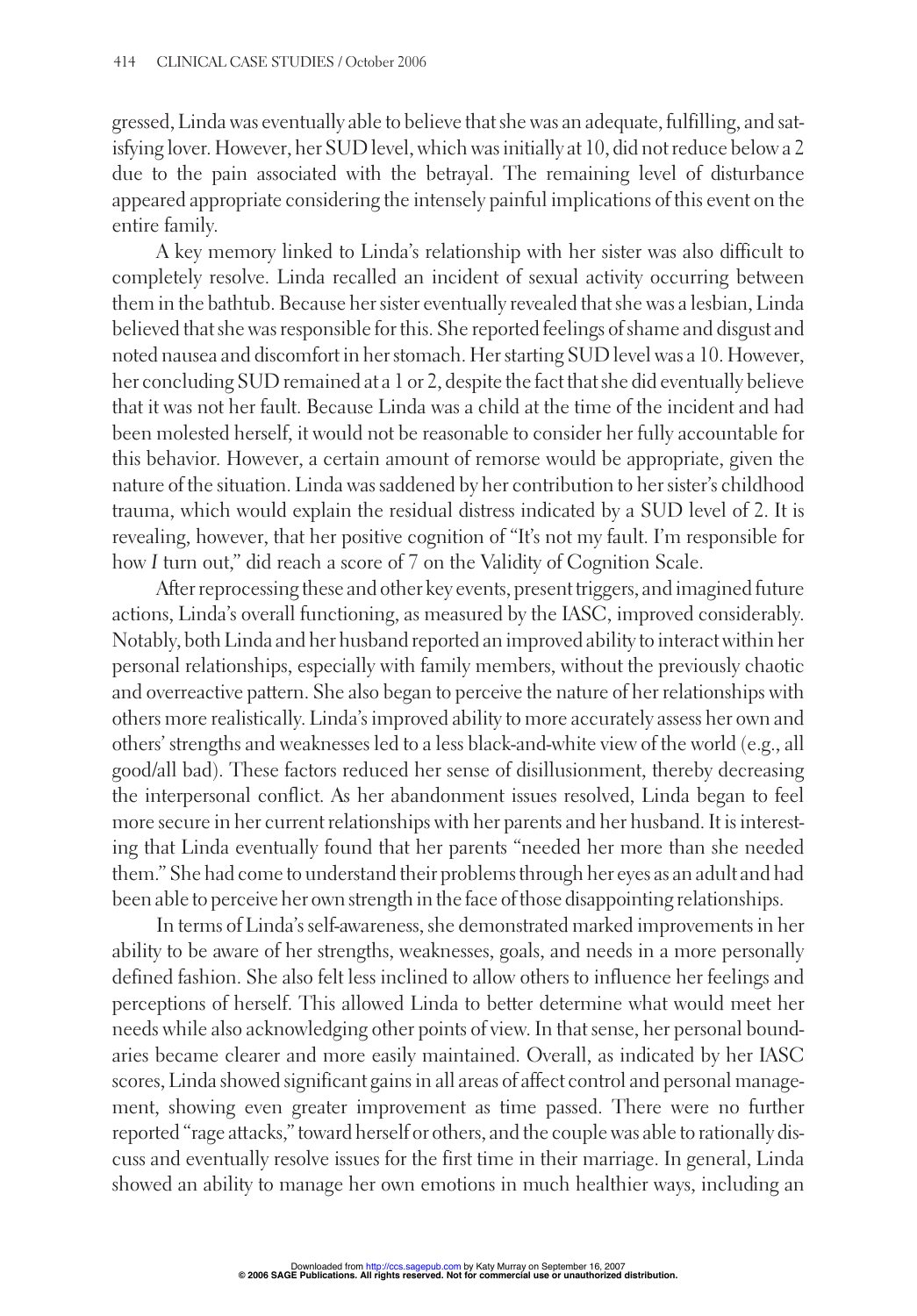elimination of threats to leave and other self-destructive behaviors. In addition, her overall levels of internal tension were significantly reduced with the neutralization of many of the "triggers" that had been "activating" her nervous system.

#### 7 **TREATMENT IMPLICATIONS AND RECOMMENDATIONS TO CLINICIANS AND STUDENTS**

This case provides some preliminary evidence for use of EMDR in the treatment of BPD. Since resolving trauma, usually childhood abuse, is considered an important component of effective BPD treatment, EMDR's effectiveness is not surprising. Although Linehan (1993) has recommended exposure therapy as an appropriate adjunct to DBT, this case would suggest that EMDR should also be considered. Furthermore, EMDR has emerged as one of the leading treatments for PTSD, which is purely trauma based, and whereas CBT (exposure with and without forms of CBT) is also considered an effective treatment, EMDR has generally proven to be more efficient, often using fewer sessions and eliminating daily homework, with which clients may be unable or unwilling to comply.

For Linda, targeting various traumatic events from childhood allowed her to integrate these memories in a way that provided her with a healthier perspective. Instead of being overly sensitive to signs of abandonment, Linda was able to view others in a more realistic manner. This, together with her enhanced self-regulation skills, allowed her to interact with others in a healthier, less reactive fashion. Linda eventually saw herself as more competent and less dependent. As indicated by the IASC, these improvements were maintained and even further enhanced at follow-up.

Results of this case are quite substantial, indicating that a properly stabilized client can achieve successful remediation of symptoms and enhancement of personal functioning within months, rather than years, of therapy. Although a year and a half of previous therapy had resulted in stabilization and a solid therapeutic relationship, the pretreatment measures indicated that Linda's awareness of the causes of her negative emotions and emotional regulation techniques were often insufficient to change the inappropriate reactions and behaviors. The posttest measures, which dropped into the subclinical range, indicate a pronounced remediation of BPD symptoms after completion of EMDR treatment. Further research will indicate if effects can be further enhanced through a combination of DBT and EMDR. Research combining these two approaches is also suggested to establish the most efficient treatment regime. Investigating the integration of EMDR resource development and installation (Korn & Leeds, 2002) during the stabilization phase may also be beneficial.

The entire course of EMDR treatment consisted of approximately 20 sessions that focused on reprocessing the memories seemingly at the foundation of the pathology, along with triggers and future templates. To return to the AIP model (Shapiro 2001, 2002),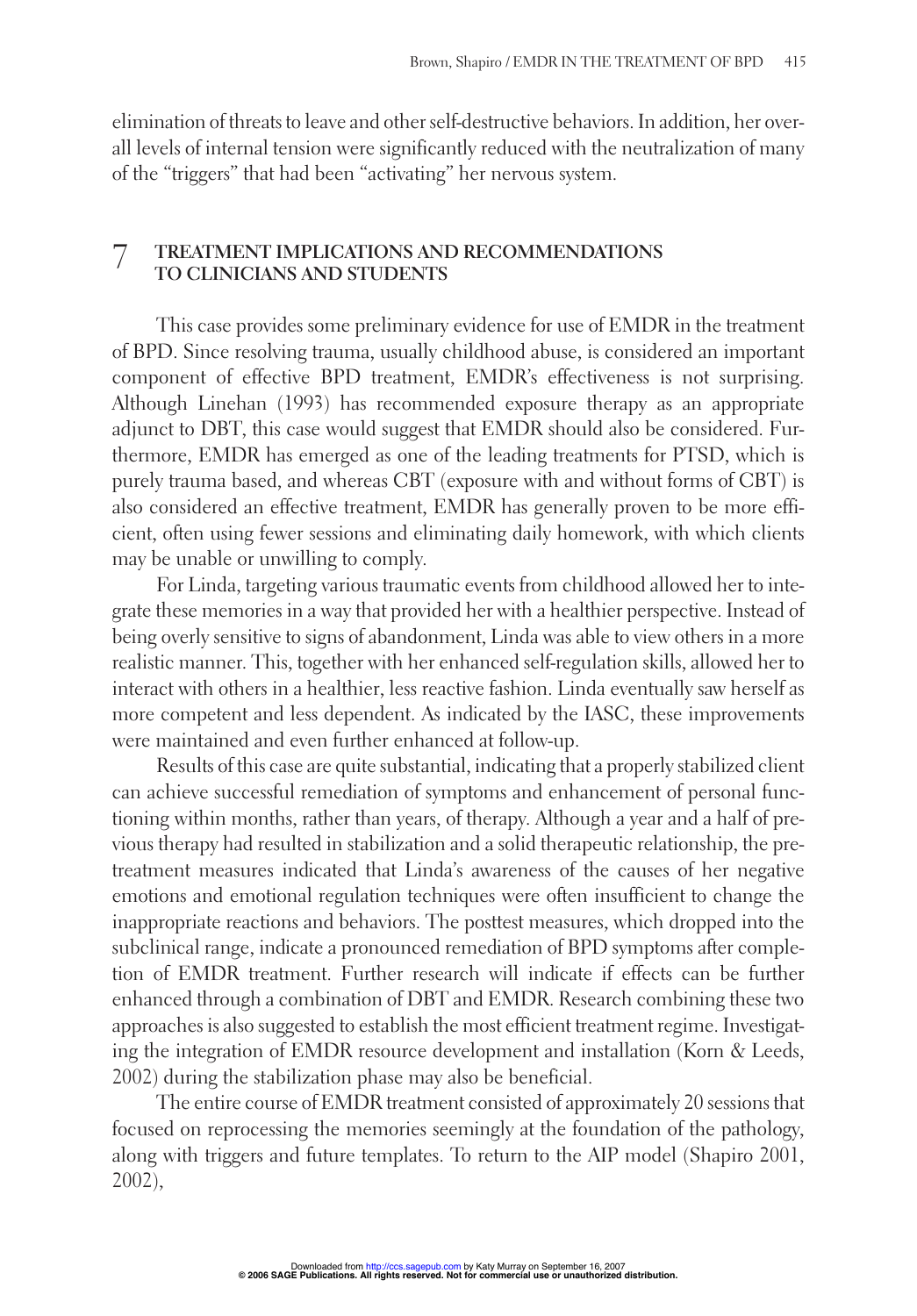Personality is viewed as an accumulation of characteristic internal patterns and responses. Each of these characteristics is believed to be an interaction between genetic predisposition and experiences. If the responses are appropriate, they are considered to be engendered by adequately processed childhood experiences that have laid the groundwork for adaptive behaviors. If the responses are dysfunctional, they are considered to be [caused] by inadequately processed experiences that are activated by current conditions (Shapiro, 2002, p. 10).

As indicated in the present case, it is posited that once the earlier events were processed, they no longer produced the dysfunctional affects that precipitated Linda's negative self-assessments, perceptions, and interpersonal reactions. The processing of these events allowed Linda to develop more adaptive beliefs, emotions, and behaviors, as reflected in the standardized measures. Linda's insights and positive self-assessments subsequent to processing were additional indicators of positive treatment gains. Research directly comparing EMDR to exposure therapy is needed to determine if these effects are differentially enhanced by EMDR because of its cognitive component.

It should be noted that the diagnosis of BPD encompasses a wide spectrum of clients, ranging from those who are fairly high functioning through those who are extremely debilitated and unable to become involved in any intimate relationships, many of whom have required multiple hospitalizations. Results of this case study indicate that EMDR is a promising treatment for this population. However, further research is needed to identify what portion of this population can be efficiently treated, which may need a modified version of the standard protocols, and what portion may not be good candidates for EMDR. Hopefully, the potential of offering an effective and efficient treatment for such a chronic and debilitating condition might motivate researchers to explore this further.

It should be underscored that research investigating this population must use a sufficient number of sessions to adequately address the client's complex history. As indicated in this case, multiple traumatizations necessitate more processing than the 3-to-5 hour doses recommended for single-trauma victims. The clinical goal is not only to reduce overt symptoms but to facilitate development of a healthy adult who is able to self-soothe, feel the full range of emotions, and maintain an adaptive sense of self and external awareness. In addition, a systemic evaluation should indicate the ability to interact and bond appropriately. Besides the obvious social implications, these abilities are also necessary to set the groundwork for parenting patterns potentially needed to help end the cascade of suffering from one generation to the next.

#### **REFERENCES**

Allen, J. G. (2003). Commentary on "Plausibility and possible determinants of sudden 'remissions' in borderline patients": What stabilizes stable instability? Psychiatry: Interpersonal & Biological Processes, 66, 120-123.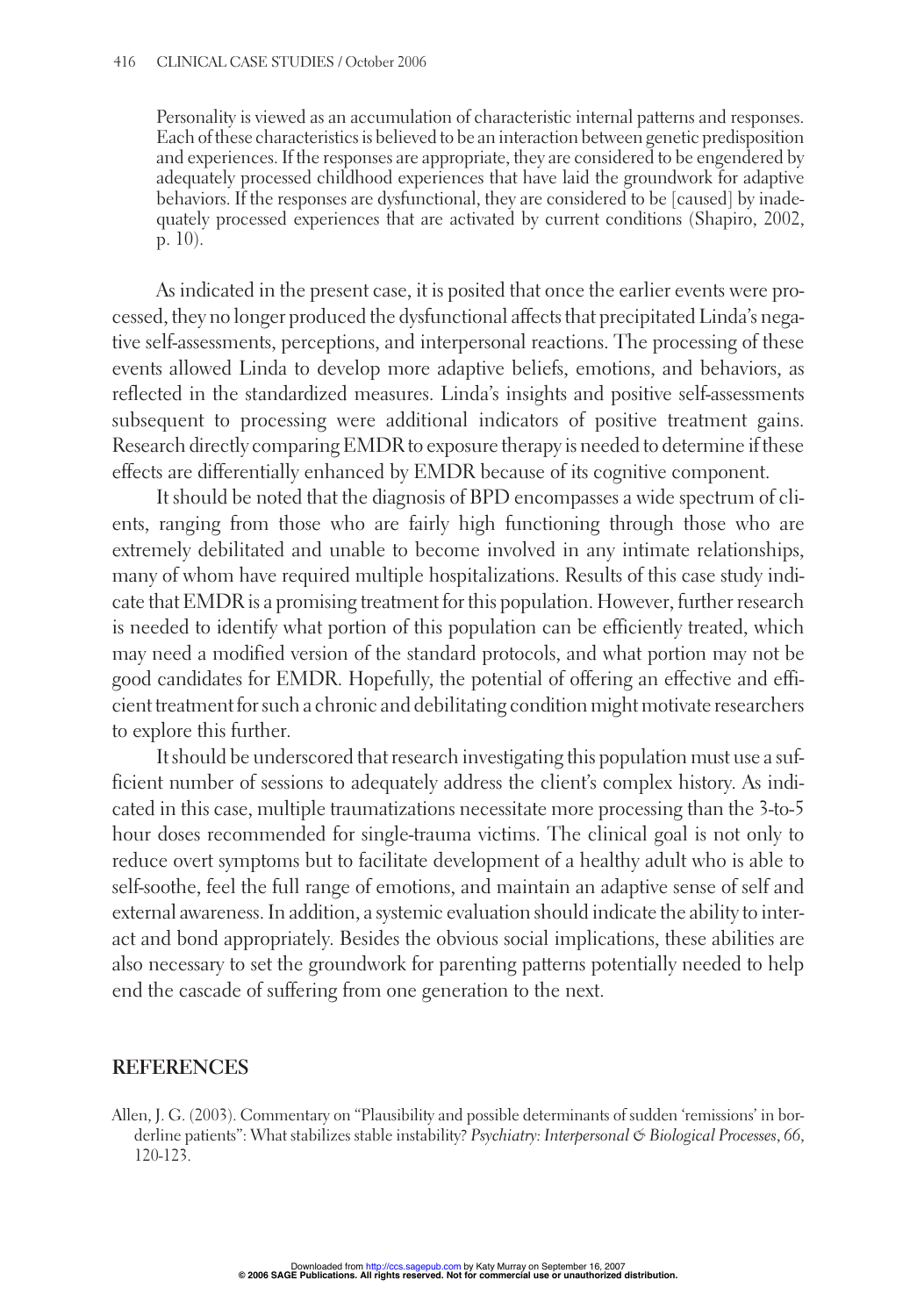- American Psychiatric Association. (2001). Practice guidelines for the treatment of patients with borderline personality disorder. American Journal of Psychiatry, 158, 1-52.
- American Psychiatric Association. (2004). Practice guideline for the treatment of patients with acute stress disorder and posttraumatic stress disorder. Arlington, VA: American Psychiatric Association Practice Guidelines.
- Andrade, J., Kavanagh, D., & Baddeley, A. (1997). Eye-movement and visual imagery: A working memory approach to the treatment of post-traumatic stress disorder. British Journal of Clinical Psychology, 36, 209-223.
- Barrowcliff, A. L., Gray, N. S., Freeman, T. C. A., & MacCulloch, M. J. (2004). Eye-movements reduce the vividness, emotional valence and electrodermal arousal associated with negative autobiographical memories. Journal of Forensic Psychiatry and Psychology, 15, 325-345.
- Barrowcliff, A. L., Gray, N. S., MacCulloch, S., Freeman, T. C. A., & MacCulloch, M. J. (2003). Horizontal rhythmical eye-movements consistently diminish the arousal provoked by auditory stimuli. British Journal of Clinical Psychology, 42, 289-302.
- Bateman, A., & Fonagy, P. (1999). Effectiveness of partial hospitalization in the treatment of borderline personality disorder: A randomized controlled trial. American Journal of Psychiatry, 156, 1563-1569.
- Bender, D. S., Dolan, R. T., Skodol, A. E., Sansilow, C. A., Dyck, I. R., McGlashan, T. H., et al. (2001). Treatment utilization by patients with personality disorders. American Journal of Psychiatry, 157, 295-302.
- Benjamin, L. S. (1993). Interpersonal diagnosis and treatment of personality disorder. New York: Guilford.
- Bleich, A., Kotler, M., Kutz, I., & Shaley, A. (2002). A position paper of the [Israeli] National Council for Mental Health: Guidelines forthe assessment and professional intervention with terror victims in the hospital and the community. Jerusalem.
- Briere, J. (2004). Inventory of altered self-capacities. Lutz, FL: Psychological Assessment Resources.
- Chemtob, C. M., Tolin, D. F., van der Kolk, B. A., & Pitman, R. K. (2000). Eye movement desensitization and reprocessing. In E. B. Foa, T. M. Keane, & M. J. Friedman (Eds.), Effective treatments for PTSD: Practice guidelines from the International Society for Traumatic Stress Studies (pp. 139-155, 333-335). New York: Guilford Press.
- Christman, S. D., Garvey, K. J., Propper, R. E., & Phaneuf, K. A. (2003). Bilateral eye movements enhance the retrieval of episodic memories. Neuropsychology, 17, 221-229.
- Clinical Resource Efficiency Support Team. (2003). The management of post traumatic stress disorder in adults. Belfast: Northern Ireland Department of Health.
- Department of Veterans Affairs & Department of Defense. (2004). VA/DoD Clinical practice guideline for the management of post-traumatic stress. Retrieved from http://www.oqp.med.va.gov/cpg/PTSD/ PTSD\_cpg/frameset.htm
- Dutton, D. G., Saunders, K., Starzomski, A., & Bartholomew, K. (1994). Intimacy-anger and insecure attachments as precursors of abuse in intimate relationships. Journal of Applied Social Psychology, 24, 1367-1386.
- Evans, K., Tyrer, P., Catalan, J., Schmidt, U., Davidson, K., Dent, J., et al. (1999). Manual-assisted cognitive-behavioral therapy (MACT): A randomized controlled trial of a brief intervention with bibliotherapy in the treatment of recurrent deliberate self-harm. Psychological Medicine, 29, 19-25.
- Fonagy, P., Steele,M., Steele, H., Kennedy, R.,Mattoon, G., Target,M., et al. (1996). The capacity of understanding mental states: The reflective self in parent and child and its significance for security of attachment. Infant Mental Health Journal, 12, 200-217.
- Fritsch, R. C., & Ingraham, L. J. (2003). Commentary on "Plausibility and possible determinants of sudden 'remissions' in borderline patients": Remission of personality or remission of symptoms? Psychiatry: Interpersonal & Biological Processes, 66, 124-128.
- Gunderson, J. G. (1996). The borderline patient's intolerance of aloneness: Insecure attachments and therapist availability. American Journal of Psychiatry, 153, 752-758.
- Gunderson, J. G., Bender, D., Sanislow, C. Yen, S., Rettew, J. B., Dolan-Sewell, R., et al. (2003). Plausibility and possible determinants of sudden "remissions" in borderline patients. Psychiatry: Interpersonal  $\mathfrak{S}$  Biological Processes, 66, 111-119.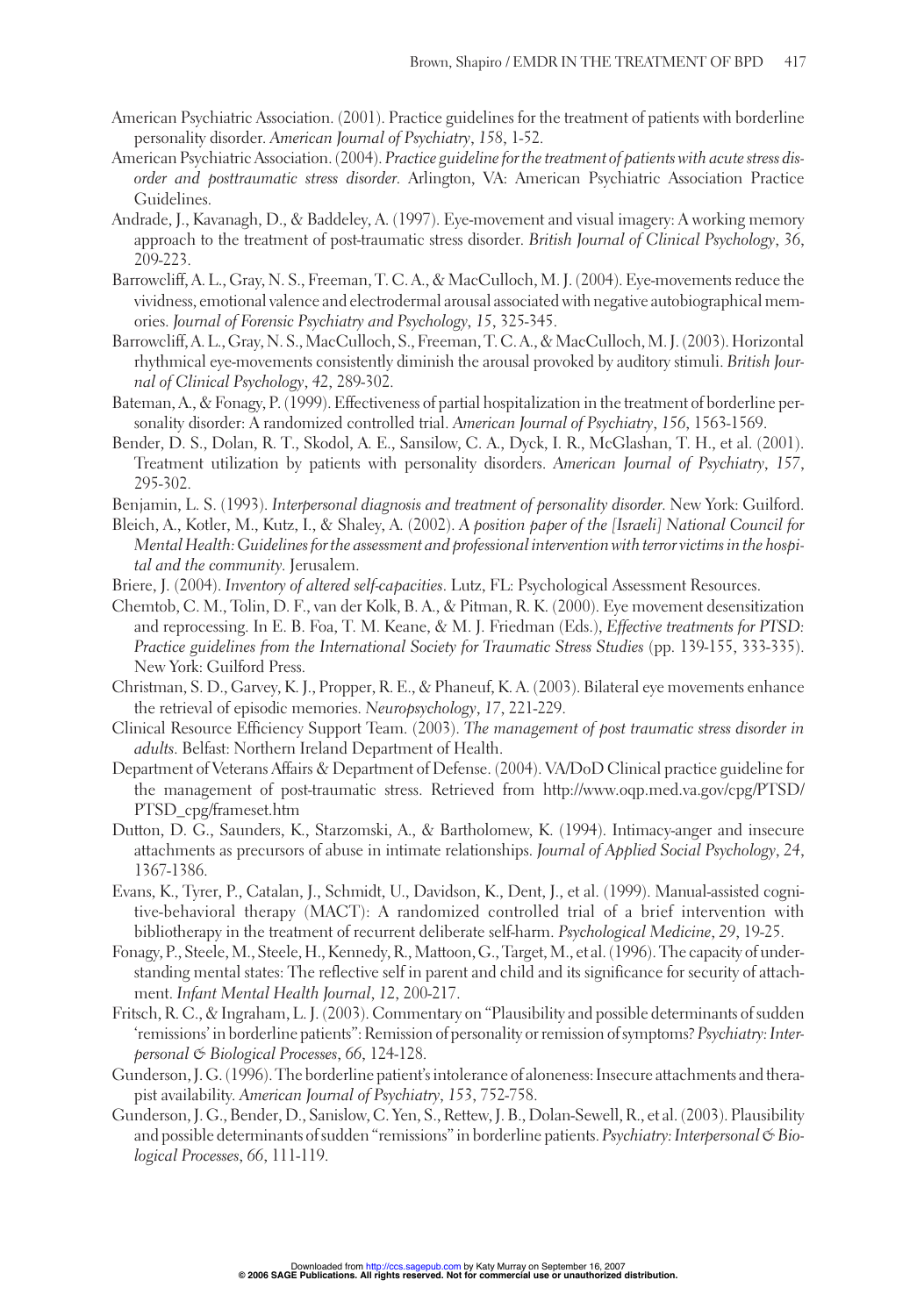- Gunderson, J. G., Shea, M. T., Skodol, A. E., McGlashan, T. H., Morey, L. C., Stout, R. L., et al. (2000). The collaborative longitudinal personality disorders study: I. Development, aims, design, and sample characteristics. Journal of Personality Disorders, 14, 300-315.
- Hall, J., Caleo, S., Stevenson, J., & Meares, R. (2001). An economic analysis of psychotherapy for borderline personality disorder patients. Journal of Mental Health Policy Economics, 4, 3-8.
- Hennessey, M., & McReynolds, C. J. (2001). Borderline personality disorder: Psychosocial considerations and rehabilitation implications. Work: Journal of Prevention, Assessment & Rehabilitation, 17, 97-104.
- Ironson, G. I., Freund, B., Strauss, J. L., & Williams, J. (2002). Comparison of two treatments for traumatic stress: A community based study of EMDR and prolonged exposure. Journal of Clinical Psychology, 58, 113-128.
- Jaberghaderi, N., Greenwald, R., Rubin, A., Dolatabadim S., & Zand, S. O. (in press). A comparison of CBT and EMDR for sexually abused Iranian girls. Clinical Psychology and Psychotherapy.
- Kavanagh, D. J., Freese, S., Andrade, J., & May, J. (2001). Effects of visuospatial tasks on desensitization to emotive memories. British Journal of Clinical Psychology, 40, 267-280.
- Korn, D. L., & Leeds, A. M. (2002). Preliminary evidence of efficacy for EMDR resource development and installation in the stabilization phase of treatment of complex posttraumatic stress disorder. Journal of Clinical Psychology, 58, 1465-1487.
- Kuiken, D., Bears, M., Miall, D., & Smith, L. (2001-2002). Eye movement desensitization reprocessing facilitates attentional orienting. Imagination, Cognition and Personality, 21(1), 3-30.
- Lee, C., Gavriel, H., Drummond, P., Richards, J., & Greenwald, R. (2002). Treatment of post-traumatic stress disorder: A comparison of stress inoculation training with prolonged exposure and eye movement desensitization and reprocessing. Journal of Clinical Psychology, 58, 1071-1089.
- Linehan, M. M. (1993). Cognitive behavioral treatment of borderline personality disorder. New York: Guilford.
- Linehan, M. M., Heard, H. L., & Armstrong, H. E. (1993). Naturalistic follow-up of a behavioral treatment for chronically parasuicidal borderline patients. Archives of General Psychiatry, 50, 971-974.
- Linehan, M. M., Schmidt, H. I., Dimeff, L. A., Craft, J. C., Kanter, J., & Comtois, K. A. (1999). Dialectical behavior therapy for patients with borderline personality disorder and drug-dependence. Amerian Journal of Addictions, 8, 279-292.
- Linehan,M.M., Tutek, D. A., Heard, H. L., & Armstrong, H. E. (1994). Interpersonal outcome of cognitive behavioral treatment for chronically suicidal borderline patients. American Journal of Psychiatry, 151, 1771-1776.
- Main, M., & Hesse, E. (1990). Parents' unresolved traumatic experiences are related to infant disorganized attachment status: Is frightened and/or frightening parental behavior the linking mechanism? In C. M. Parkes, J. Stevenson-Hinde, & P. Marris (Eds.), Attachment in the preschool years (pp. 161-182). Chicago: University of Chicago Press.
- Marcus, S. V., Marquis, P., & Sakai, C. (1997). Controlled study of treatment of PTSD using EMDR in an HMO setting. Psychotherapy, 34, 307-315.
- Maxfield, L., & Hyer, L. A. (2002). The relationship between efficacy and methodology in studies investigating EMDR treatment of PTSD. Journal of Clinical Psychology, 58, 23-41.
- McLean, L. M., & Gallop, R. (2003). Implications of childhood sexual abuse for adult borderline personality disorder and complex posttraumatic stress disorder. American Journal of Psychiatry, 160, 369-371.
- McGlashan, T. H. (1985). The prediction of outcomein borderline personality disorder: Part V of the Chestnut Lodge follow-up study. In T. H. McGlashan (Ed.), *The borderline: Current empirical research* (pp. 61-98). Washington, DC: American Psychiatric Press.
- McGlashan, T. H. (1986). The Chestnut Lodge follow-up study: III. Long-term outcome of borderline personalities. Archives of General Psychiatry, 43, 20-30.
- McGlashan, T. H. (1993). Implications of outcome research for the treatment of borderline personality disorder. In J. Paris (Ed.), Borderline personality disorder: Etiology and treatment (pp. 235-259). Washington, DC: American Psychiatric Press.
- McGlashan, T. H. (2002). The borderline personality disorder practice guidelines: The good, the bad, and the realistic. Journal of Personality Disorders, 16, 119-121.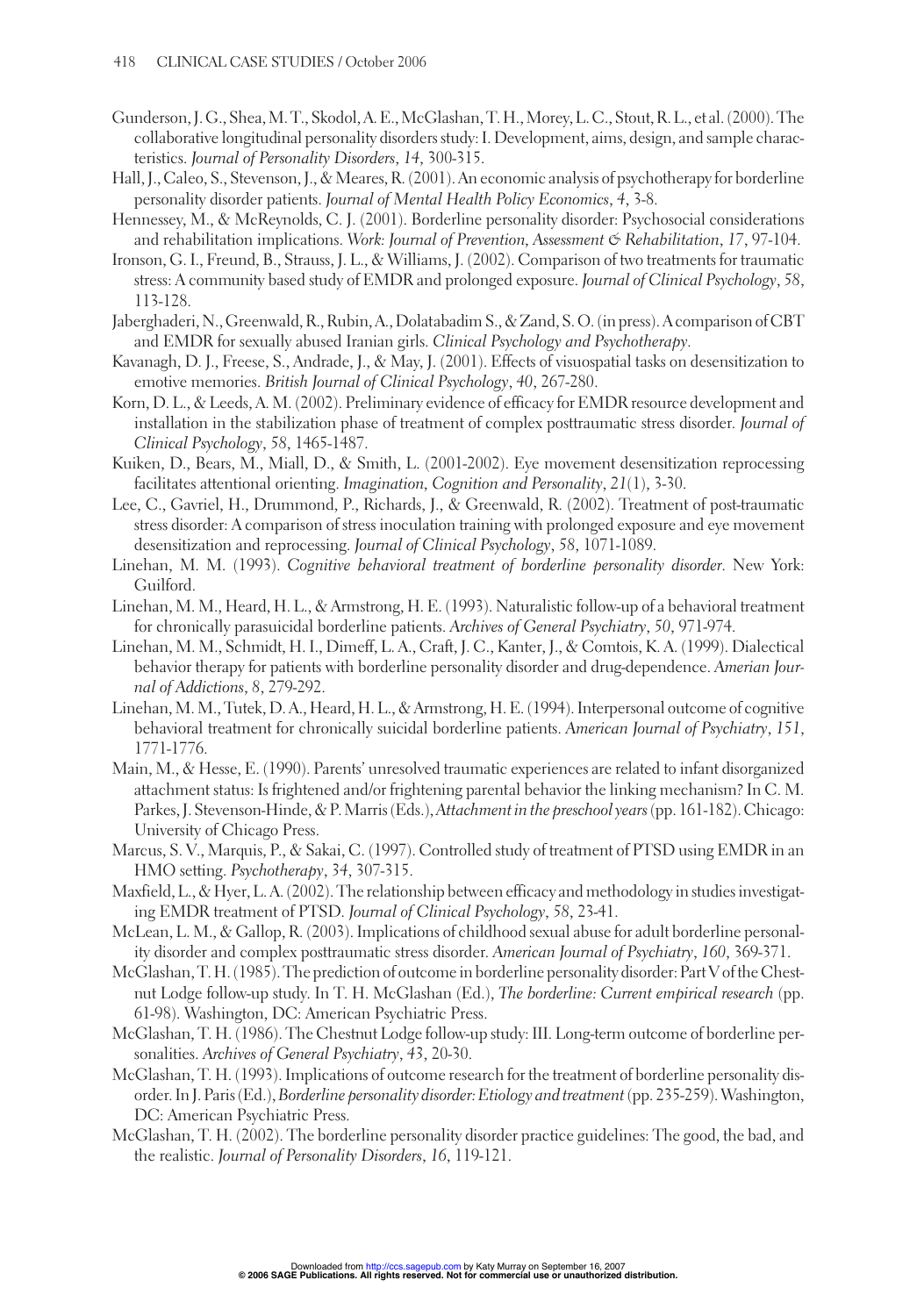- Nehls, N. (1998). Borderline personality disorder: Gender stereotypes, stigma, and limited system of care. Issues in Mental Health Nursing, 19, 97-112.
- Ogata, S. N., Silk, K. R., Goodrich, S., Lohr, N. E.,Westen, D., Hill, & E. M. (1990). Childhood sexual and physical abuse in adult patients with borderline personality disorder. American Journal of Psychiatry, 147, 1008-1013.
- Paris, J. (2002a). Chronic suicidality among patients with borderline personality disorder. Psychiatric Services, 53, 738-742.
- Paris, J. (2002b). Implications of long-term outcome research of the management of patients with borderline personality disorder. Harvard Review of Psychiatry, 10, 315-323.
- Paris, J., Brown, R., & Nowlis, D. (1987). Long-term follow-up of borderline patients in a general hospital. Comparative Psychiatry, 28, 530-535.
- Paris, J., & Zweig-Frank, H. (2001). A 27-year follow-up of patients with borderline personality disorder. Comparative Psychiatry, 42, 482-487.
- Patrick, M., Hobson, R. P., Castle, D., Howard, R., & Maughan, B. (1994). Personality disorder and the mental representation of early social experience. Developmental Psychopathology, 6, 375-388.
- Perry, J. C., Banon, E., & Ianni, F. (1999). Effectiveness of psychotherapy for personality disorders.American Journal of Psychiatry, 156, 1312-1321.
- Plakun, E. M., Burkhardt, P. E., & Muller, J. P. (1985). 14-year follow-up of borderline and schizotypal personality disorders. Comparative Psychiatry, 26, 448-455.
- Power, K. G., McGoldrick, T., Brown, K., Buchanan, R., Sharp, D., Swanson, V., et al. (2002). A controlled comparison of eye movement desensitisation and reprocessing versus exposure plus cognitive restructuring, versus waiting list in the treatment of post-traumatic stress disorder. Journal of Clinical Psychology and Psychotherapy, 9, 299-318.
- Sanderson, C., Swenson, C., & Bohus, M. (2002). A critique of the American Psychiatric Practice Guideline for the treatment of patients with borderline personality disorder. Journal of Personality Disorder, 16, 122-129.
- Scheck, M. M., Schaeffer, J. A., & Gillette, C. S. (1998). Brief psychological intervention with traumatized young women: The efficacy of eye movement desensitization and reprocessing. Journal of Traumatic Stress, 11, 25-44.
- Schore, A. N. (2001). Effects of a secure attachment relationship on right brain development, affect regulation, and infant mental health. Infant Mental Health Journal, 22, 7-66.
- Shapiro, F. (1989). Efficacy of the eye movement desensitization procedure in the treatment of traumatic memories. Journal of Traumatic Stress Studies, 2, 199-223.
- Shapiro, F. (1998). Eye movement desensitization and reprocessing (EMDR): Accelerated information processing and affect-driven constructions. Crisis Intervention and Time-Limited Treatment, 4, 145-157.
- Shapiro, F. (2001). Eye movement desensitization and reprocessing: Basic principles, protocols, and procedures (2nd ed.). New York: Guilford Press.
- Shapiro, F. (2002). Paradigms, processing, and personality development. In F. Shapiro (Ed.), EMDR as an integrative psychotherapy approach: Experts of diverse orientations explore the paradigm prism.Washington, DC: American Psychological Association.
- Shapiro, F., & Maxfield, L. (2003). EMDR and information processing in psychotherapy treatment: Personal development and global implications. In M. Solomon & D. Siegel (Eds.), *Healing Trauma* (pp. 196-220). New York: Norton.
- Sharpley, C. F., Montgomery, I. M., & Scalzo, L. A. (1996). Comparative efficacy of EMDR and alternative procedures in reducing the vividness of mental images. Scandinavian Journal of Behaviour Therapy, 25, 37-42.
- Silver, D. (1983). Psychotherapy of the characterologically difficult patient. Canadian Journal of Psychiatry, 28, 513-521.
- Stickgold, R. (2002). Neurobiological concomitants of EMDR: Speculations and proposed research. Journal of Clinical Psychology, 58, 61-75.
- Stone, M. H. (1990). The fate of borderline patients: Successful outcome and psychiatric practice. New York: Guilford.